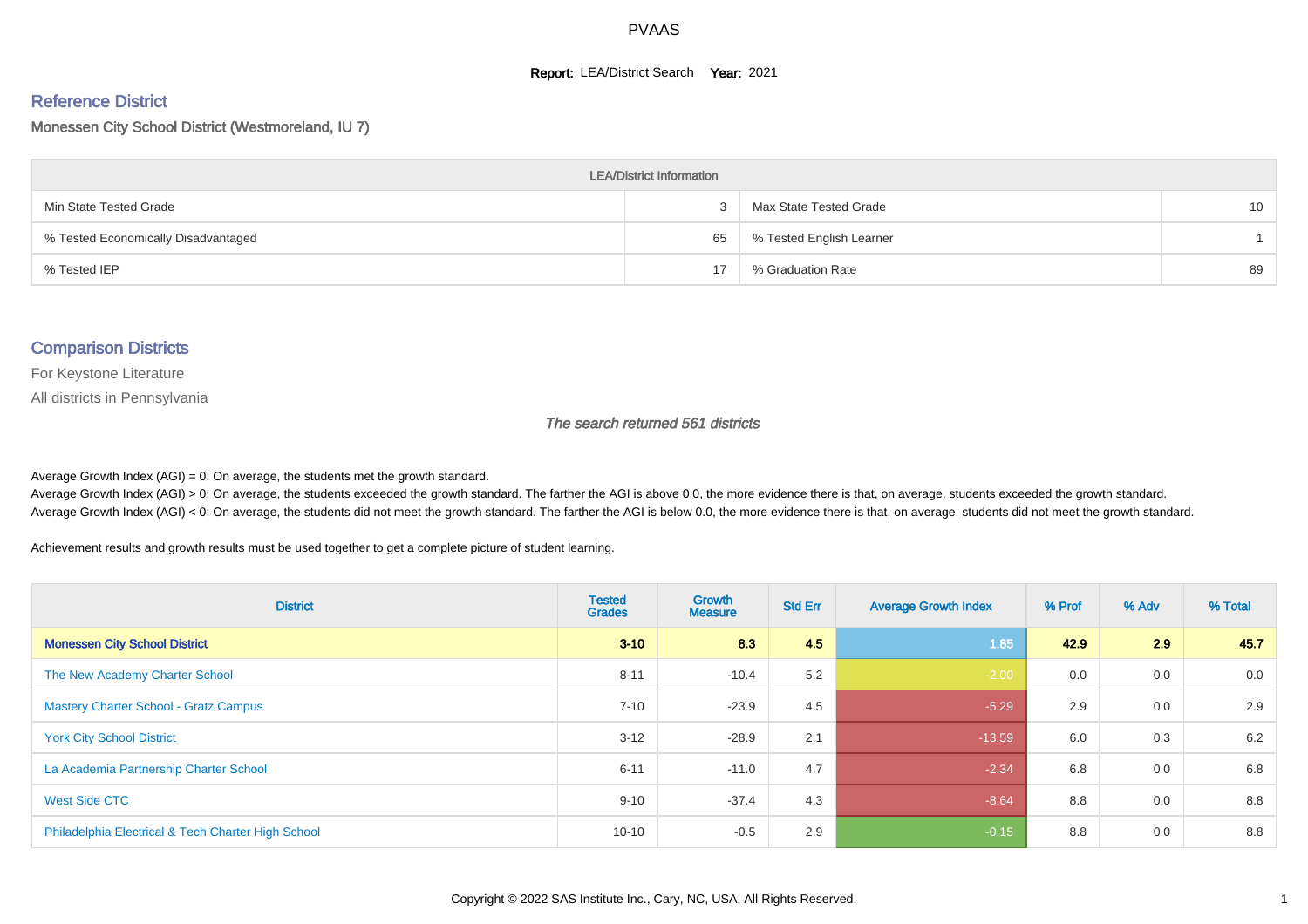| <b>District</b>                                                       | <b>Tested</b><br><b>Grades</b> | <b>Growth</b><br><b>Measure</b> | <b>Std Err</b> | <b>Average Growth Index</b> | % Prof | % Adv   | % Total |
|-----------------------------------------------------------------------|--------------------------------|---------------------------------|----------------|-----------------------------|--------|---------|---------|
| <b>Monessen City School District</b>                                  | $3 - 10$                       | 8.3                             | 4.5            | 1.85                        | 42.9   | 2.9     | 45.7    |
| Esperanza Cyber Charter School                                        | $3 - 11$                       | 7.1                             | 6.1            | 1.16                        | 9.1    | 0.0     | 9.1     |
| <b>Innovative Arts Academy Charter School</b>                         | $6 - 11$                       | $-9.1$                          | 3.7            | $-2.44$                     | 9.5    | 0.0     | 9.5     |
| Aliquippa School District                                             | $3 - 11$                       | $-9.0$                          | 4.2            | $-2.14$                     | 11.0   | $0.0\,$ | 11.0    |
| Propel Charter School - Braddock Hills                                | $3 - 11$                       | $-13.6$                         | 3.6            | $-3.81$                     | 9.7    | 1.6     | 11.3    |
| <b>Clairton City School District</b>                                  | $3 - 11$                       | 3.5                             | 3.7            | 0.95                        | 13.4   | 0.0     | 13.4    |
| <b>Sto-Rox School District</b>                                        | $3 - 10$                       | 6.6                             | 3.7            | 1.80                        | 13.4   | 0.0     | 13.4    |
| People For People Charter School                                      | $3 - 12$                       | 13.3                            | 5.5            | 2.43                        | 13.5   | 0.0     | 13.5    |
| <b>Propel Charter School-Montour</b>                                  | $3 - 10$                       | $-10.7$                         | 3.9            | $-2.71$                     | 13.7   | 0.0     | 13.7    |
| <b>Steelton-Highspire School District</b>                             | $3 - 11$                       | $-11.8$                         | 3.5            | $-3.40$                     | 14.5   | 0.0     | 14.5    |
| <b>Universal Audenried Charter School</b>                             | $9 - 11$                       | $-5.8$                          | 2.4            | $-2.40$                     | 14.6   | 0.0     | 14.6    |
| <b>Chester-Upland School District</b>                                 | $3 - 11$                       | $-0.3$                          | 2.7            | $-0.09$                     | 13.8   | 0.8     | 14.6    |
| <b>Sugar Valley Rural Charter School</b>                              | $3 - 11$                       | $-11.0$                         | 4.5            | $-2.46$                     | 14.9   | $0.0\,$ | 14.9    |
| Preparatory Charter School Of Mathematics, Science, Tech, And Careers | $9 - 10$                       | $-4.0$                          | 2.5            | $-1.59$                     | 15.0   | 0.0     | 15.0    |
| Maritime Academy Charter School                                       | $3 - 10$                       | $-11.4$                         | 3.5            | $-3.29$                     | 15.2   | 0.0     | 15.2    |
| Dr Robert Ketterer Charter School Inc                                 | $6 - 12$                       | 10.1                            | 5.0            | 2.04                        | 14.9   | 0.4     | 15.3    |
| <b>Harrisburg City School District</b>                                | $3 - 11$                       | $-0.4$                          | 2.1            | $-0.19$                     | 15.1   | 0.4     | 15.5    |
| <b>Propel Charter School-Homestead</b>                                | $3 - 11$                       | $-11.7$                         | 4.1            | $-2.84$                     | 15.9   | 0.0     | 15.9    |
| Perseus House Charter School Of Excellence                            | $6 - 11$                       | $-5.2$                          | 3.0            | $-1.72$                     | 16.5   | $0.0\,$ | 16.5    |
| <b>Dauphin County Technical School</b>                                | $9 - 11$                       | $-45.5$                         | 2.6            | $-17.72$                    | 14.4   | 2.5     | 16.9    |
| <b>Lancaster School District</b>                                      | $3 - 12$                       | $-15.8$                         | 1.5            | $-10.90$                    | 14.6   | 2.3     | 16.9    |
| <b>Farrell Area School District</b>                                   | $3 - 11$                       | $-10.4$                         | 4.3            | $-2.41$                     | 19.0   | 0.0     | 19.0    |
| <b>Tech Freire Charter School</b>                                     | $9 - 11$                       | 9.3                             | 2.9            | 3.26                        | 18.0   | 1.1     | 19.1    |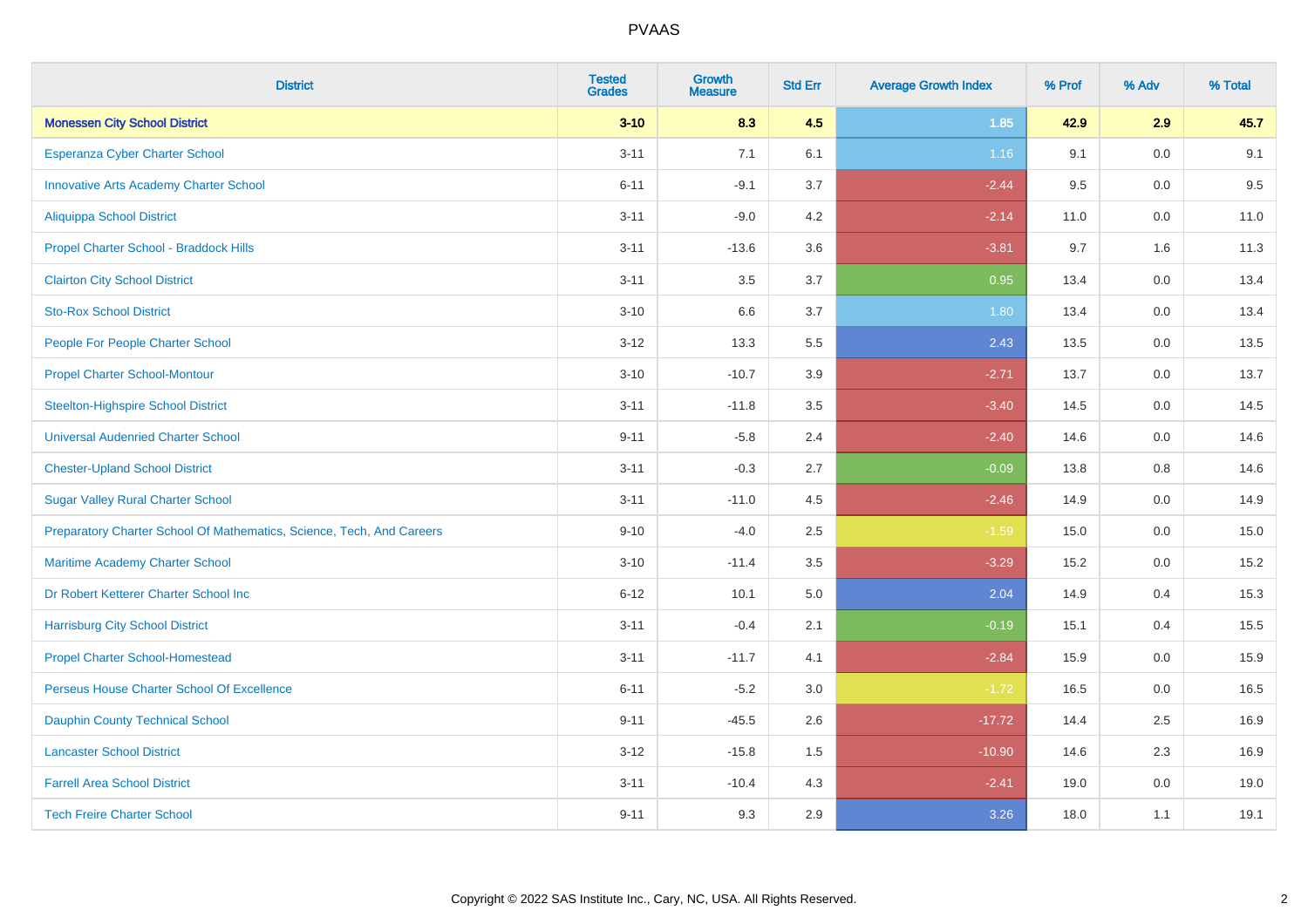| <b>District</b>                                        | <b>Tested</b><br><b>Grades</b> | <b>Growth</b><br><b>Measure</b> | <b>Std Err</b> | <b>Average Growth Index</b> | % Prof | % Adv   | % Total |
|--------------------------------------------------------|--------------------------------|---------------------------------|----------------|-----------------------------|--------|---------|---------|
| <b>Monessen City School District</b>                   | $3 - 10$                       | 8.3                             | 4.5            | 1.85                        | 42.9   | 2.9     | 45.7    |
| <b>Lawrence County CTC</b>                             | $10 - 11$                      | $-21.7$                         | 3.6            | $-6.05$                     | 19.8   | $0.0\,$ | 19.8    |
| <b>Rochester Area School District</b>                  | $3 - 11$                       | $-13.2$                         | 4.6            | $-2.89$                     | 19.5   | 1.3     | 20.8    |
| Multicultural Academy Charter School                   | $9 - 11$                       | 9.5                             | 3.5            | 2.69                        | 22.0   | 0.0     | 22.0    |
| Philipsburg-Osceola Area School District               | $3 - 11$                       | $-24.8$                         | 3.3            | $-7.43$                     | 19.7   | 2.6     | 22.4    |
| <b>Columbia-Montour AVTS</b>                           | $9 - 10$                       | $-12.5$                         | 3.0            | $-4.16$                     | 22.3   | 0.6     | 22.9    |
| Jefferson County-Dubois AVTS                           | $9 - 11$                       | $-16.2$                         | 3.9            | $-4.16$                     | 23.0   | 0.0     | 23.0    |
| <b>Williams Valley School District</b>                 | $3 - 11$                       | $-7.3$                          | 3.4            | $-2.13$                     | 23.2   | 0.0     | 23.2    |
| <b>Chester Charter Scholars Academy Charter School</b> | $3 - 12$                       | 8.4                             | 4.1            | 2.03                        | 23.4   | 0.0     | 23.4    |
| Lincoln Leadership Academy Charter School              | $3 - 12$                       | 14.2                            | 6.4            | 2.22                        | 23.5   | 0.0     | 23.5    |
| <b>Tacony Academy Charter School</b>                   | $3 - 11$                       | $-14.7$                         | 3.0            | $-4.82$                     | 22.4   | 1.8     | 24.1    |
| Mastery Charter School - Shoemaker Campus              | $7 - 10$                       | 4.1                             | 3.0            | 1.34                        | 20.9   | 3.3     | 24.2    |
| Imhotep Institute Charter High School                  | $9 - 11$                       | $-5.3$                          | 5.8            | $-0.92$                     | 25.0   | $0.0\,$ | 25.0    |
| <b>Norristown Area School District</b>                 | $3 - 12$                       | $-12.8$                         | 1.6            | $-7.98$                     | 23.5   | 2.3     | 25.7    |
| <b>Executive Education Academy Charter School</b>      | $3 - 10$                       | $-6.5$                          | 3.1            | $-2.08$                     | 23.7   | 2.2     | 25.8    |
| <b>Greater Johnstown School District</b>               | $3 - 11$                       | $-3.1$                          | 2.6            | $-1.19$                     | 26.1   | $0.0\,$ | 26.1    |
| <b>Lebanon School District</b>                         | $3 - 11$                       | $-1.6$                          | 1.9            | $-0.80$                     | 24.4   | 2.6     | 27.0    |
| <b>Turkeyfoot Valley Area School District</b>          | $3 - 12$                       | $-4.3$                          | 5.6            | $-0.76$                     | 22.0   | 5.1     | 27.1    |
| <b>Reading School District</b>                         | $3 - 11$                       | 10.1                            | 1.4            | 7.25                        | 24.7   | 2.4     | 27.2    |
| Community Academy Of Philadelphia Charter School       | $3 - 11$                       | 5.8                             | 2.7            | 2.12                        | 26.7   | 0.9     | 27.6    |
| Salisbury-Elk Lick School District                     | $3 - 11$                       | $-13.5$                         | 5.9            | $-2.30$                     | 27.8   | 0.0     | 27.8    |
| <b>Shade-Central City School District</b>              | $3 - 11$                       | $-5.9$                          | 4.6            | $-1.28$                     | 27.8   | 0.0     | 27.8    |
| Mastery Charter School - Pickett Campus                | $6 - 10$                       | 5.6                             | 5.7            | 1.00                        | 27.8   | 0.0     | 27.8    |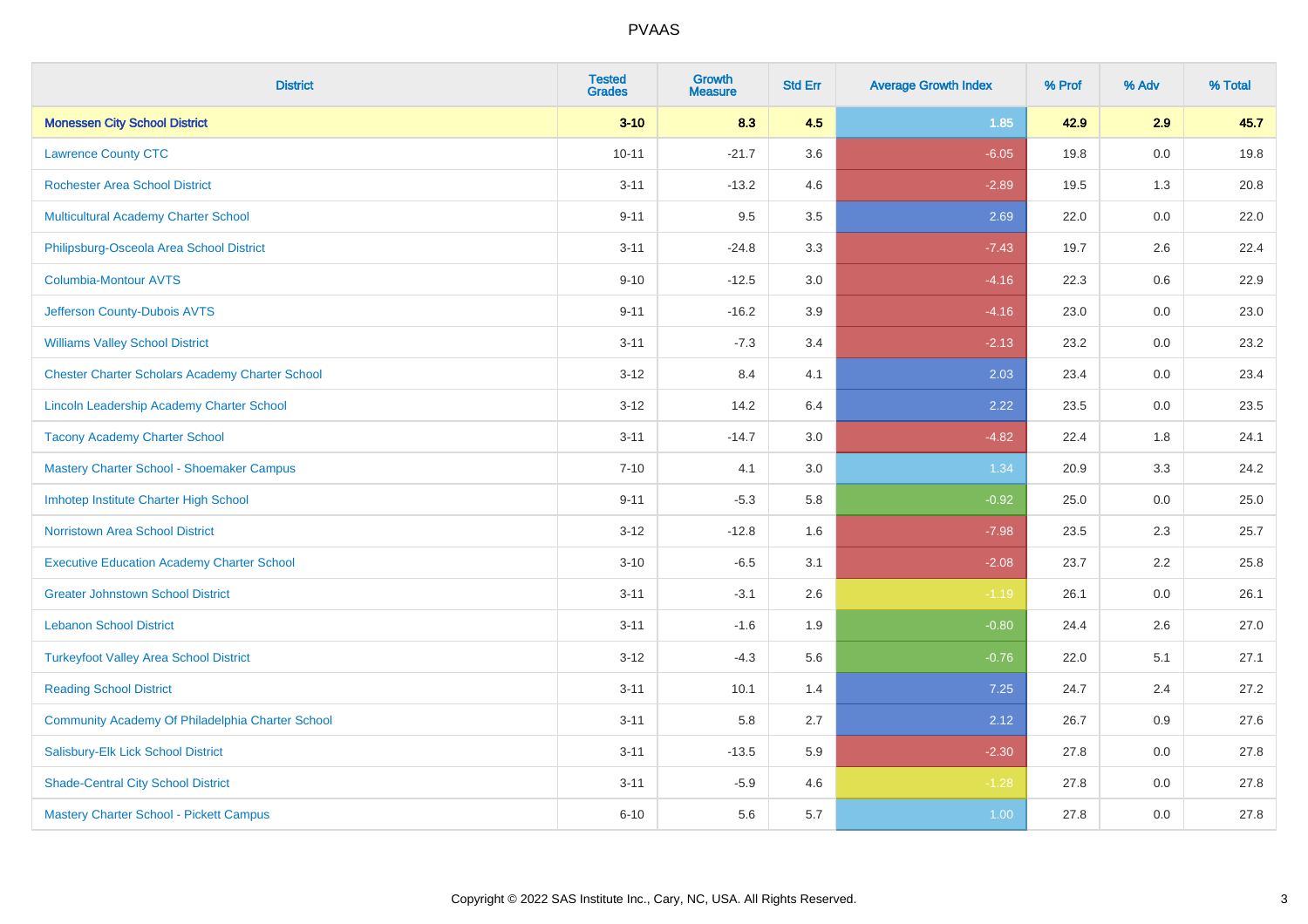| <b>District</b>                                 | <b>Tested</b><br><b>Grades</b> | <b>Growth</b><br><b>Measure</b> | <b>Std Err</b> | <b>Average Growth Index</b> | % Prof | % Adv | % Total |
|-------------------------------------------------|--------------------------------|---------------------------------|----------------|-----------------------------|--------|-------|---------|
| <b>Monessen City School District</b>            | $3 - 10$                       | 8.3                             | 4.5            | 1.85                        | 42.9   | 2.9   | 45.7    |
| <b>Mahanoy Area School District</b>             | $3 - 10$                       | $-9.0$                          | 3.6            | $-2.49$                     | 26.2   | 1.6   | 27.9    |
| <b>Allentown City School District</b>           | $3 - 12$                       | 5.3                             | 1.4            | 3.88                        | 25.3   | 2.7   | 28.0    |
| <b>Keystone Education Center Charter School</b> | $3 - 12$                       | $-12.9$                         | 5.9            | $-2.19$                     | 28.0   | 0.0   | 28.0    |
| <b>Williamsburg Community School District</b>   | $3 - 11$                       | $-14.3$                         | 4.1            | $-3.48$                     | 28.3   | 0.0   | 28.3    |
| <b>Erie City School District</b>                | $3 - 12$                       | $-14.5$                         | 1.6            | $-9.26$                     | 25.4   | 3.0   | 28.4    |
| <b>Mastery Charter School - Thomas Campus</b>   | $3 - 10$                       | 2.1                             | 6.2            | 0.33                        | 28.6   | 0.0   | 28.6    |
| Urban Pathways 6-12 Charter School              | $6 - 11$                       | 4.8                             | 6.4            | 0.75                        | 28.6   | 0.0   | 28.6    |
| <b>Gillingham Charter School</b>                | $3 - 11$                       | $-4.4$                          | 5.6            | $-0.77$                     | 20.8   | 8.3   | 29.2    |
| <b>Pottstown School District</b>                | $3 - 12$                       | $-4.0$                          | 2.4            | $-1.68$                     | 29.8   | 1.2   | 31.0    |
| Northern Lebanon School District                | $3 - 11$                       | 0.4                             | 2.5            | 0.15                        | 28.0   | 3.0   | 31.0    |
| <b>Columbia Borough School District</b>         | $3 - 12$                       | $-3.1$                          | 3.5            | $-0.89$                     | 29.5   | 1.9   | 31.4    |
| <b>MaST Community Charter School II</b>         | $3 - 10$                       | 4.4                             | 3.2            | 1.37                        | 28.4   | 3.4   | 31.8    |
| <b>KIPP Dubois Charter School</b>               | $9 - 10$                       | 4.7                             | 3.3            | 1.40                        | 31.0   | 1.4   | 32.4    |
| <b>Roberto Clemente Charter School</b>          | $3 - 12$                       | 2.2                             | 4.9            | 0.45                        | 27.5   | 5.0   | 32.5    |
| <b>Washington School District</b>               | $3 - 11$                       | $-4.9$                          | 2.8            | $-1.76$                     | 30.1   | 2.4   | 32.5    |
| Morrisville Borough School District             | $3 - 11$                       | 4.8                             | 4.3            | 1.10                        | 30.2   | 2.3   | 32.6    |
| Penns Manor Area School District                | $3 - 12$                       | $-17.0$                         | 3.7            | $-4.52$                     | 29.7   | 3.1   | 32.8    |
| Esperanza Academy Charter School                | $4 - 11$                       | 4.0                             | 2.5            | 1.61                        | 32.4   | 0.7   | 33.1    |
| Hope For Hyndman Charter School                 | $3 - 11$                       | $-2.0$                          | 6.1            | $-0.32$                     | 33.3   | 0.0   | 33.3    |
| <b>Shenandoah Valley School District</b>        | $3 - 11$                       | 9.7                             | 3.9            | 2.49                        | 28.3   | 5.0   | 33.3    |
| <b>Penn Hills School District</b>               | $3 - 11$                       | $-7.6$                          | 2.6            | $-2.94$                     | 33.1   | 0.7   | 33.8    |
| <b>Blacklick Valley School District</b>         | $3 - 11$                       | 8.0                             | 4.3            | 1.85                        | 34.1   | 0.0   | 34.1    |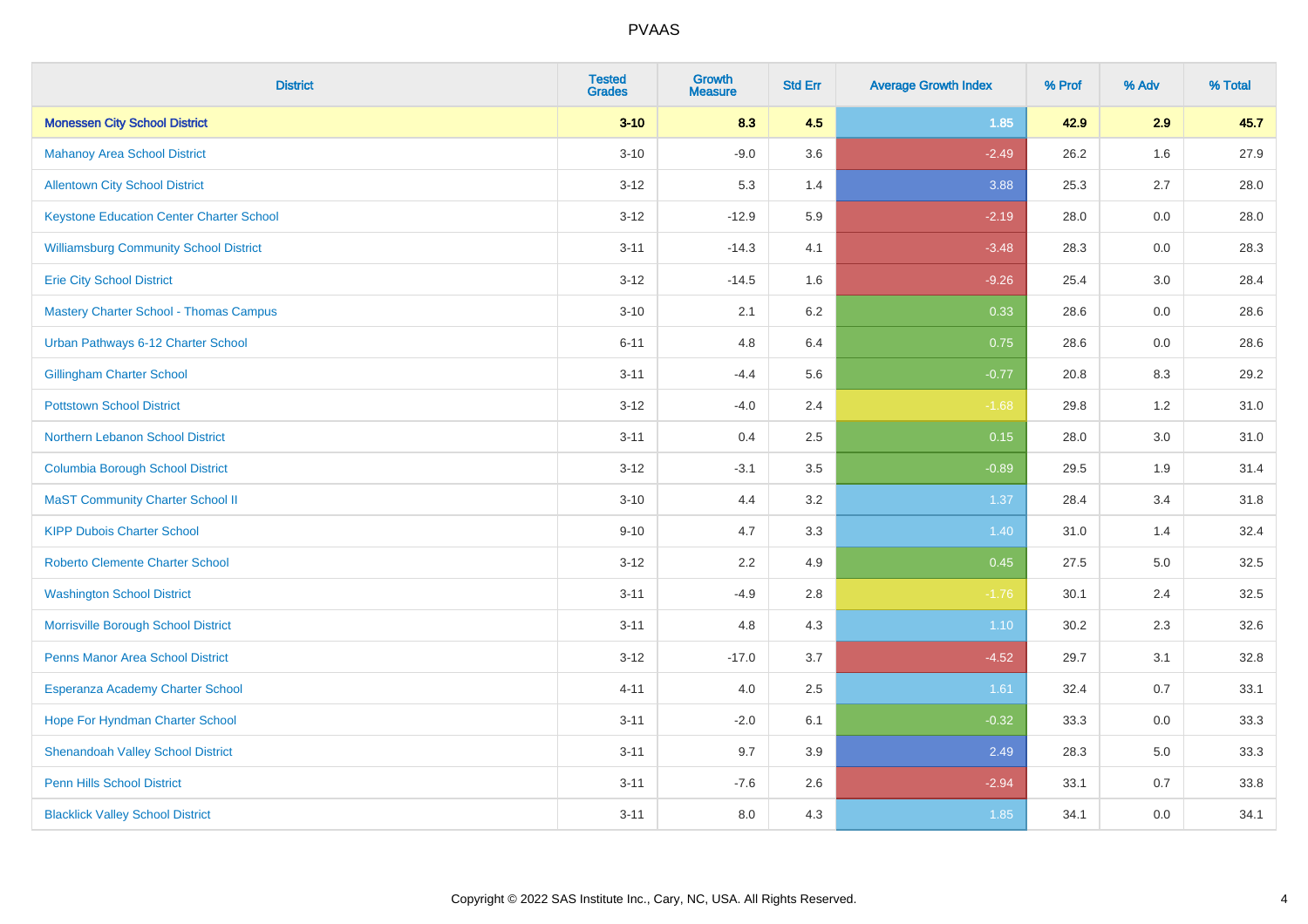| <b>District</b>                                | <b>Tested</b><br><b>Grades</b> | <b>Growth</b><br><b>Measure</b> | <b>Std Err</b> | <b>Average Growth Index</b> | % Prof | % Adv | % Total |
|------------------------------------------------|--------------------------------|---------------------------------|----------------|-----------------------------|--------|-------|---------|
| <b>Monessen City School District</b>           | $3 - 10$                       | 8.3                             | 4.5            | 1.85                        | 42.9   | 2.9   | 45.7    |
| <b>Bristol Township School District</b>        | $3 - 11$                       | $-13.9$                         | 2.0            | $-7.05$                     | 31.0   | 3.7   | 34.7    |
| <b>Marion Center Area School District</b>      | $3 - 10$                       | $-12.0$                         | 3.1            | $-3.87$                     | 33.7   | 1.1   | 34.8    |
| Southern Huntingdon County School District     | $3 - 11$                       | $-12.9$                         | 3.2            | $-3.98$                     | 32.5   | 2.5   | 35.0    |
| <b>Woodland Hills School District</b>          | $3 - 12$                       | 3.2                             | 2.6            | 1.22                        | 31.4   | 3.6   | 35.0    |
| <b>Achievement House Charter School</b>        | $7 - 11$                       | $-0.7$                          | 4.0            | $-0.17$                     | 32.5   | 2.6   | 35.1    |
| <b>Cornell School District</b>                 | $3 - 11$                       | $-1.6$                          | 5.0            | $-0.32$                     | 33.8   | 1.5   | 35.4    |
| <b>Mckeesport Area School District</b>         | $3 - 12$                       | 9.0                             | 2.4            | 3.72                        | 31.0   | 4.5   | 35.5    |
| <b>Mount Union Area School District</b>        | $3 - 10$                       | $-6.1$                          | 3.1            | $-1.97$                     | 32.2   | 3.4   | 35.6    |
| <b>Carbon Career &amp; Technical Institute</b> | $9 - 11$                       | $-5.7$                          | 3.6            | $-1.59$                     | 34.5   | 1.2   | 35.7    |
| <b>Redbank Valley School District</b>          | $3 - 11$                       | $-9.5$                          | 3.4            | $-2.77$                     | 31.5   | 4.9   | 36.4    |
| <b>Carmichaels Area School District</b>        | $3 - 10$                       | $-9.3$                          | 3.3            | $-2.81$                     | 35.1   | 1.4   | 36.5    |
| <b>Bethlehem-Center School District</b>        | $3 - 10$                       | 8.1                             | 3.3            | 2.46                        | 35.1   | 1.4   | 36.5    |
| <b>New Castle Area School District</b>         | $3 - 12$                       | $-6.4$                          | 2.4            | $-2.66$                     | 32.5   | 4.3   | 36.8    |
| <b>Muhlenberg School District</b>              | $3 - 10$                       | 4.0                             | 1.9            | 2.10                        | 34.2   | 2.6   | 36.8    |
| Northern Lehigh School District                | $3 - 12$                       | $-10.4$                         | 2.7            | $-3.82$                     | 28.0   | 9.3   | 37.3    |
| <b>Northeast Bradford School District</b>      | $3 - 10$                       | $-3.1$                          | 4.0            | $-0.78$                     | 33.9   | 3.4   | 37.3    |
| <b>Northern Potter School District</b>         | $3 - 12$                       | $-13.1$                         | 4.6            | $-2.84$                     | 37.5   | 0.0   | 37.5    |
| <b>Port Allegany School District</b>           | $3 - 11$                       | 4.4                             | 3.6            | 1.21                        | 28.1   | 9.4   | 37.5    |
| <b>West Middlesex Area School District</b>     | $3 - 10$                       | $-8.4$                          | 3.8            | $-2.21$                     | 34.9   | 2.8   | 37.6    |
| <b>Big Beaver Falls Area School District</b>   | $3 - 11$                       | $-3.9$                          | 3.3            | $-1.18$                     | 34.1   | 3.5   | 37.6    |
| <b>Forest Area School District</b>             | $3 - 11$                       | $-4.4$                          | 5.4            | $-0.81$                     | 36.2   | 2.1   | 38.3    |
| <b>William Penn School District</b>            | $3 - 12$                       | 8.3                             | 2.1            | 3.99                        | 35.6   | 3.0   | 38.7    |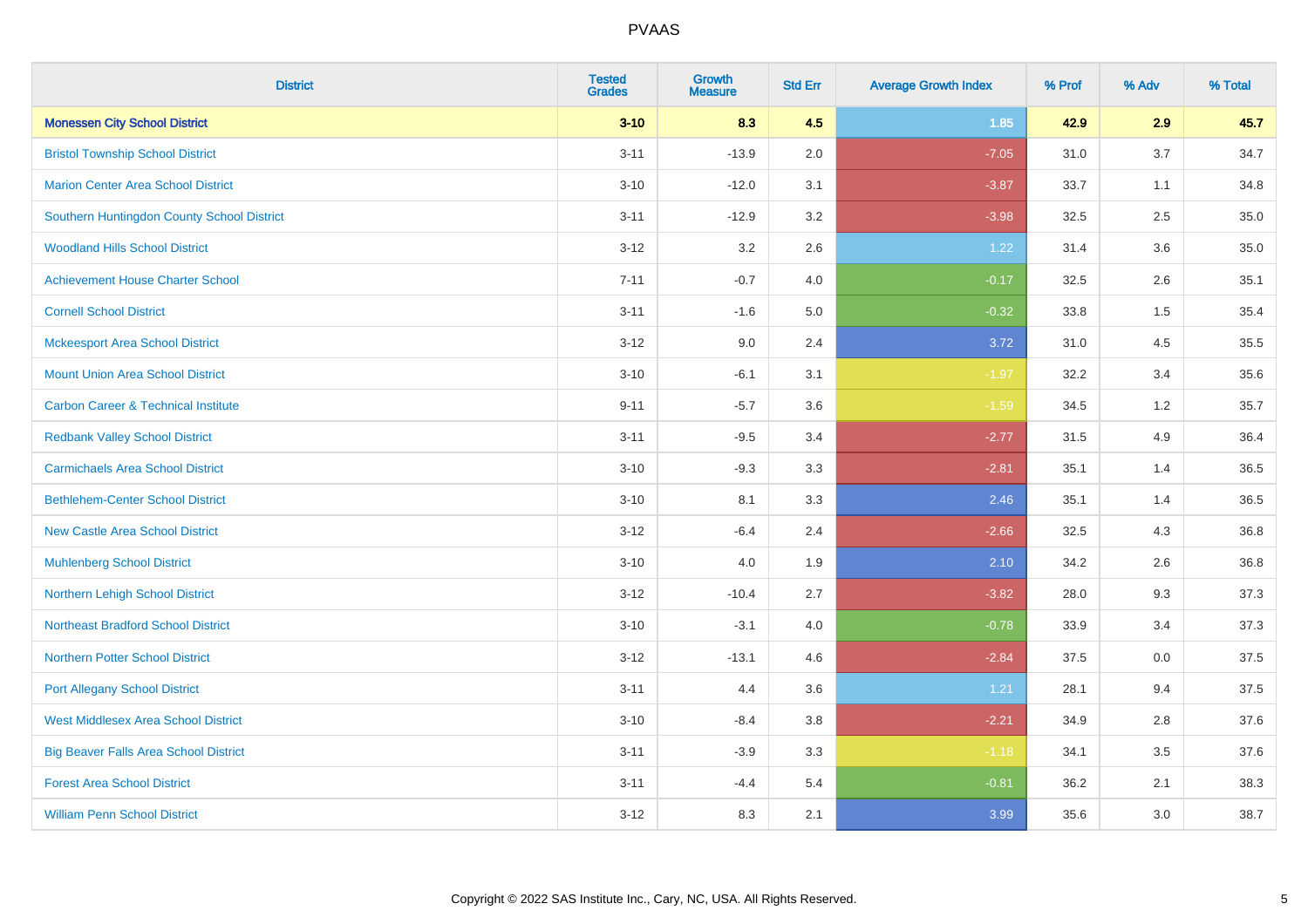| <b>District</b>                            | <b>Tested</b><br><b>Grades</b> | <b>Growth</b><br><b>Measure</b> | <b>Std Err</b> | <b>Average Growth Index</b> | % Prof | % Adv | % Total |
|--------------------------------------------|--------------------------------|---------------------------------|----------------|-----------------------------|--------|-------|---------|
| <b>Monessen City School District</b>       | $3 - 10$                       | 8.3                             | 4.5            | 1.85                        | 42.9   | 2.9   | 45.7    |
| <b>Frazier School District</b>             | $3 - 11$                       | $-17.2$                         | 3.7            | $-4.70$                     | 37.1   | 1.6   | 38.7    |
| <b>Austin Area School District</b>         | $3 - 11$                       | $-5.7$                          | 6.4            | $-0.90$                     | 33.3   | 5.6   | 38.9    |
| <b>Smethport Area School District</b>      | $3 - 12$                       | 0.6                             | 3.9            | 0.15                        | 37.0   | 1.8   | 38.9    |
| <b>Bucks County Technical High School</b>  | $9 - 10$                       | $-12.0$                         | 2.5            | $-4.84$                     | 35.9   | 3.2   | 39.2    |
| <b>Tulpehocken Area School District</b>    | $3 - 12$                       | $-13.7$                         | 2.8            | $-4.81$                     | 36.7   | 2.8   | 39.4    |
| <b>Shikellamy School District</b>          | $3 - 10$                       | $-22.3$                         | 2.5            | $-8.92$                     | 33.3   | 6.1   | 39.5    |
| <b>Union School District</b>               | $3 - 12$                       | 2.3                             | 4.2            | 0.54                        | 32.6   | 7.0   | 39.5    |
| Lackawanna Trail School District           | $3 - 10$                       | $-21.7$                         | 3.5            | $-6.20$                     | 38.5   | 1.5   | 40.0    |
| <b>Ferndale Area School District</b>       | $3 - 10$                       | $-5.8$                          | 4.3            | $-1.33$                     | 40.0   | 0.0   | 40.0    |
| Mastery Charter High School-Lenfest Campus | $7 - 11$                       | 2.5                             | 5.7            | 0.43                        | 40.0   | 0.0   | 40.0    |
| <b>Tussey Mountain School District</b>     | $3 - 12$                       | 1.5                             | 3.7            | 0.40                        | 38.6   | 1.8   | 40.4    |
| <b>Brownsville Area School District</b>    | $3 - 12$                       | $-7.2$                          | 3.9            | $-1.83$                     | 34.4   | 6.1   | 40.5    |
| South Allegheny School District            | $3 - 11$                       | $-8.8$                          | 3.2            | $-2.70$                     | 40.5   | 0.0   | 40.5    |
| <b>Coatesville Area School District</b>    | $3 - 11$                       | $-4.4$                          | 1.7            | $-2.62$                     | 36.3   | 4.2   | 40.5    |
| Jim Thorpe Area School District            | $3 - 11$                       | $-5.8$                          | 2.7            | $-2.19$                     | 33.3   | 7.4   | 40.7    |
| <b>Wilkes-Barre Area School District</b>   | $3 - 11$                       | 0.1                             | 3.2            | 0.02                        | 35.5   | 5.4   | 40.9    |
| <b>Bristol Borough School District</b>     | $3 - 12$                       | $-4.3$                          | 3.4            | $-1.27$                     | 39.7   | 1.3   | 41.0    |
| <b>Dunmore School District</b>             | $3 - 11$                       | $-7.7$                          | 2.9            | $-2.62$                     | 34.0   | 7.2   | 41.2    |
| <b>Shamokin Area School District</b>       | $3 - 11$                       | $-7.7$                          | 4.8            | $-1.60$                     | 38.1   | 3.2   | 41.3    |
| <b>Tri-Valley School District</b>          | $3 - 10$                       | $-6.4$                          | 4.1            | $-1.57$                     | 37.0   | 4.4   | 41.3    |
| <b>Juniata County School District</b>      | $3 - 12$                       | $-4.9$                          | 2.1            | $-2.26$                     | 38.5   | 2.9   | 41.4    |
| Susquehanna Township School District       | $3-12$                         | $-5.8$                          | 2.7            | $-2.17$                     | 36.0   | 5.6   | 41.6    |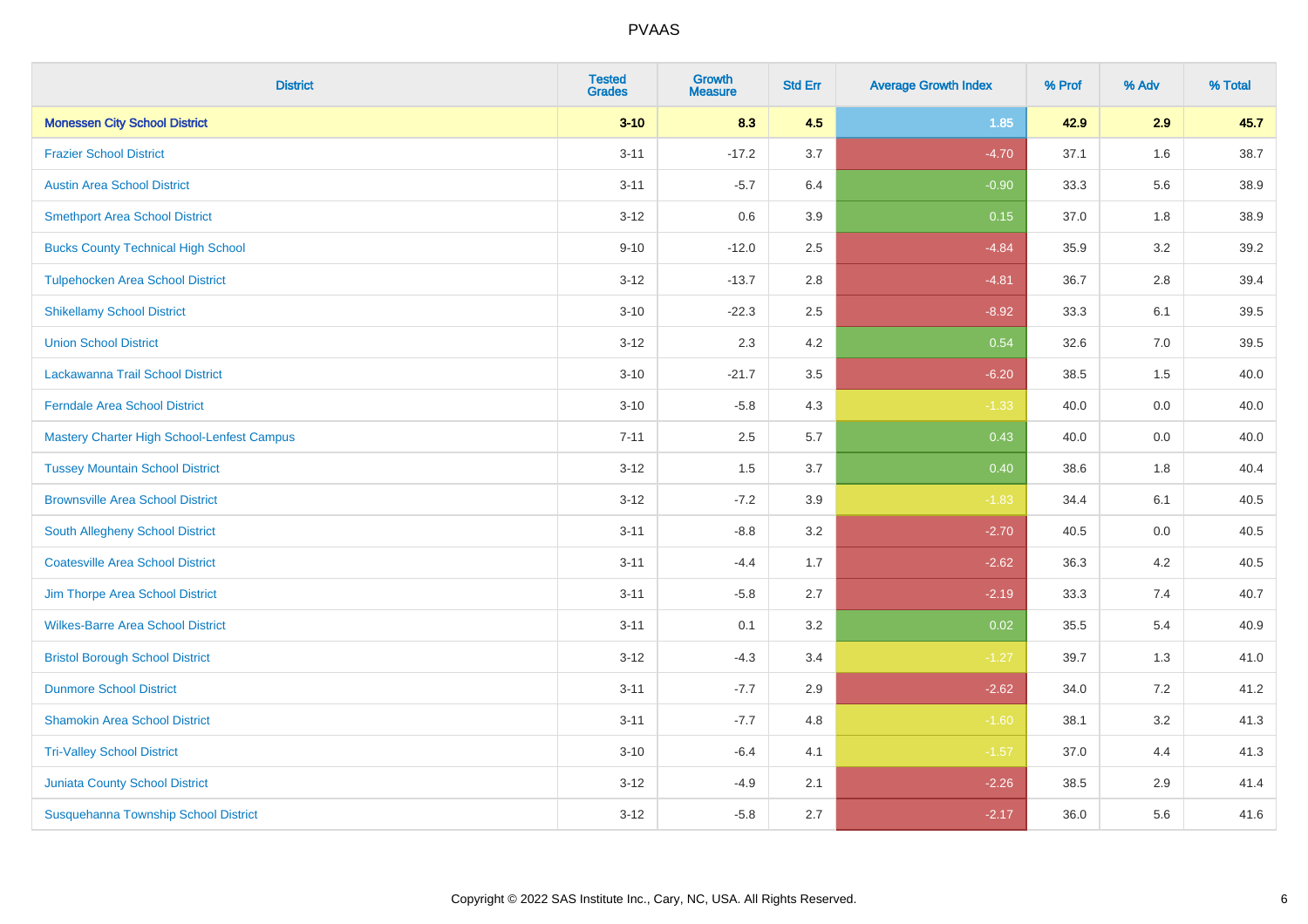| <b>District</b>                                         | <b>Tested</b><br><b>Grades</b> | <b>Growth</b><br><b>Measure</b> | <b>Std Err</b> | <b>Average Growth Index</b> | % Prof | % Adv | % Total |
|---------------------------------------------------------|--------------------------------|---------------------------------|----------------|-----------------------------|--------|-------|---------|
| <b>Monessen City School District</b>                    | $3 - 10$                       | 8.3                             | 4.5            | 1.85                        | 42.9   | 2.9   | 45.7    |
| <b>East Allegheny School District</b>                   | $3 - 11$                       | $-6.3$                          | 3.3            | $-1.87$                     | 31.9   | 9.7   | 41.7    |
| <b>Northwest Area School District</b>                   | $3 - 10$                       | $-10.0$                         | 3.8            | $-2.59$                     | 34.6   | 7.3   | 41.8    |
| <b>Antietam School District</b>                         | $3 - 10$                       | $-4.3$                          | 3.8            | $-1.13$                     | 36.4   | 5.4   | 41.8    |
| <b>Pittsburgh School District</b>                       | $3 - 11$                       | $-3.3$                          | 1.1            | $-3.04$                     | 33.9   | 8.2   | 42.1    |
| <b>Upper Dauphin Area School District</b>               | $3 - 11$                       | $-6.3$                          | 3.2            | $-1.98$                     | 37.4   | 4.8   | 42.2    |
| <b>Warren County School District</b>                    | $3 - 11$                       | $-0.1$                          | 1.8            | $-0.06$                     | 37.2   | 5.3   | 42.6    |
| <b>Minersville Area School District</b>                 | $3 - 11$                       | $-14.4$                         | 3.7            | $-3.90$                     | 39.3   | 3.3   | 42.6    |
| <b>Annville-Cleona School District</b>                  | $3 - 12$                       | $-12.1$                         | 2.7            | $-4.46$                     | 34.9   | 7.8   | 42.6    |
| Center For Student Learning Charter School At Pennsbury | $6 - 12$                       | $-2.9$                          | 6.1            | $-0.47$                     | 42.9   | 0.0   | 42.9    |
| <b>Canton Area School District</b>                      | $3 - 11$                       | $-5.5$                          | 3.2            | $-1.75$                     | 40.7   | 2.3   | 43.0    |
| <b>Wallenpaupack Area School District</b>               | $3 - 11$                       | $-7.1$                          | 2.3            | $-3.09$                     | 40.8   | 2.4   | 43.1    |
| <b>Easton Area School District</b>                      | $3 - 12$                       | $-4.1$                          | 1.4            | $-2.91$                     | 39.9   | 4.0   | 43.9    |
| <b>West Greene School District</b>                      | $3 - 11$                       | $-4.5$                          | 4.3            | $-1.04$                     | 36.6   | 7.3   | 43.9    |
| <b>Forest City Regional School District</b>             | $3 - 12$                       | $-6.0$                          | 3.0            | $-1.96$                     | 44.1   | 0.0   | 44.1    |
| <b>Blairsville-Saltsburg School District</b>            | $3 - 11$                       | $-8.0$                          | 3.0            | $-2.68$                     | 37.3   | 7.0   | 44.3    |
| Catasauqua Area School District                         | $3 - 12$                       | $-12.1$                         | 3.0            | $-4.00$                     | 36.8   | 7.6   | 44.3    |
| New Kensington-Arnold School District                   | $3 - 11$                       | $-0.4$                          | 3.8            | $-0.10$                     | 40.7   | 3.7   | 44.4    |
| <b>Corry Area School District</b>                       | $3 - 11$                       | $-5.3$                          | 2.6            | $-2.03$                     | 38.5   | 6.0   | 44.5    |
| <b>York Co School Of Technology</b>                     | $9 - 12$                       | $-3.8$                          | 1.7            | $-2.22$                     | 39.1   | 5.6   | 44.7    |
| Southern Fulton School District                         | $3 - 11$                       | $-23.7$                         | 4.4            | $-5.37$                     | 34.2   | 10.5  | 44.7    |
| Pennsylvania Distance Learning Charter School           | $3 - 12$                       | 9.3                             | 4.2            | 2.22                        | 42.2   | 3.1   | 45.3    |
| Philadelphia City School District                       | $3 - 12$                       | 7.5                             | 0.6            | 12.64                       | 38.4   | 7.0   | 45.4    |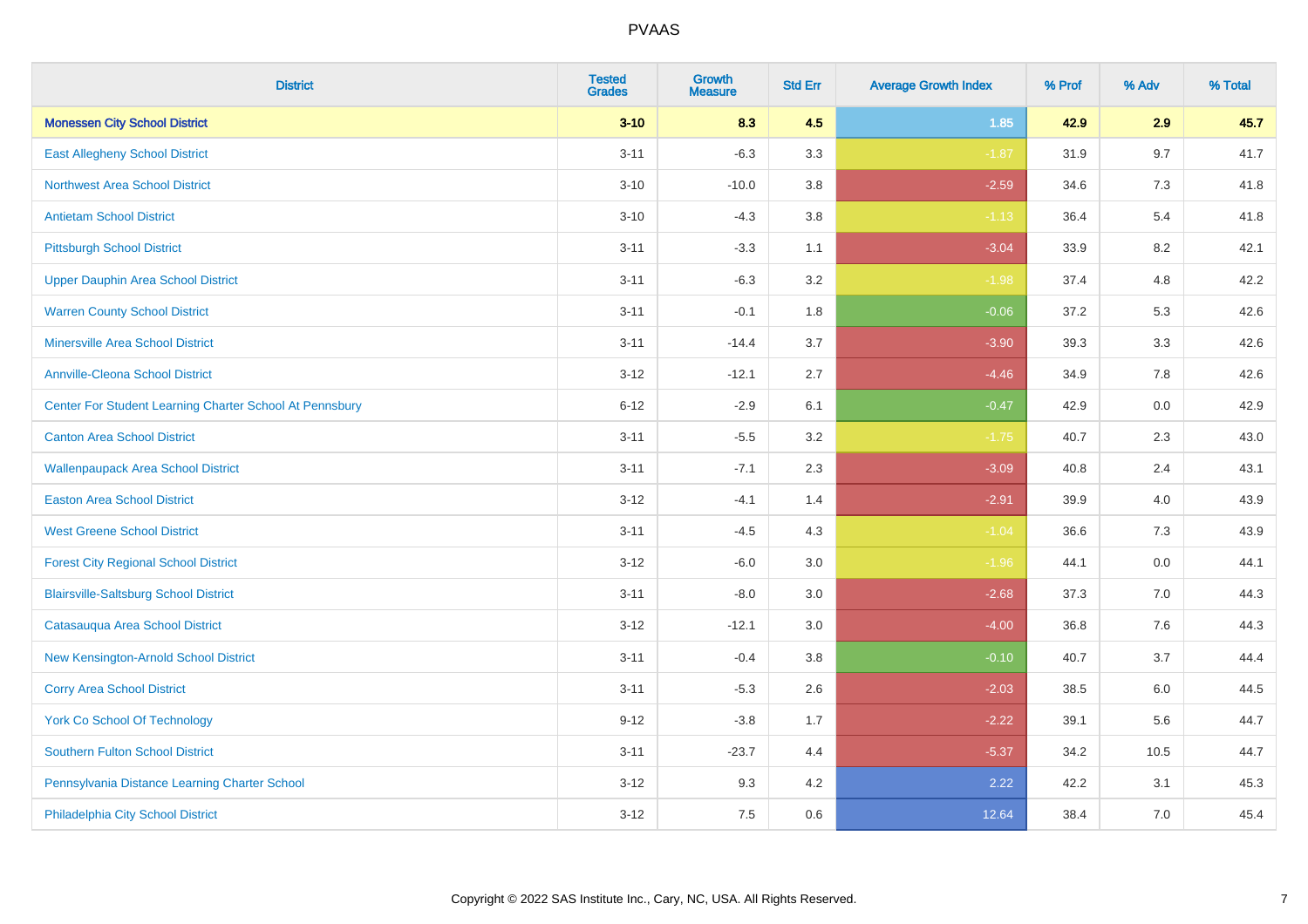| <b>District</b>                          | <b>Tested</b><br><b>Grades</b> | <b>Growth</b><br><b>Measure</b> | <b>Std Err</b> | <b>Average Growth Index</b> | % Prof | % Adv   | % Total |
|------------------------------------------|--------------------------------|---------------------------------|----------------|-----------------------------|--------|---------|---------|
| <b>Monessen City School District</b>     | $3 - 10$                       | 8.3                             | 4.5            | 1.85                        | 42.9   | 2.9     | 45.7    |
| <b>Northwestern School District</b>      | $3 - 11$                       | $-24.9$                         | 3.5            | $-7.13$                     | 42.6   | $2.9\,$ | 45.6    |
| <b>Galeton Area School District</b>      | $3 - 11$                       | 2.2                             | 5.3            | 0.42                        | 41.3   | 4.4     | 45.6    |
| <b>Monessen City School District</b>     | $3 - 10$                       | 8.3                             | 4.5            | 1.85                        | 42.9   | 2.9     | 45.7    |
| <b>Muncy School District</b>             | $3 - 11$                       | $-8.1$                          | 3.7            | $-2.21$                     | 42.0   | 3.8     | 45.8    |
| <b>Conneaut School District</b>          | $3 - 12$                       | $-7.5$                          | 2.6            | $-2.91$                     | 38.4   | 7.4     | 45.8    |
| <b>Towanda Area School District</b>      | $3 - 11$                       | 4.0                             | 2.8            | 1.44                        | 39.4   | 6.6     | 46.0    |
| <b>Union City Area School District</b>   | $3 - 12$                       | $-10.2$                         | 3.6            | $-2.87$                     | 42.9   | 3.2     | 46.0    |
| <b>Collegium Charter School</b>          | $3 - 10$                       | 5.9                             | 2.5            | 2.33                        | 38.1   | 7.9     | 46.0    |
| <b>Solanco School District</b>           | $3 - 11$                       | $-11.0$                         | 2.0            | $-5.55$                     | 41.6   | 4.5     | 46.1    |
| <b>Clearfield Area School District</b>   | $3 - 10$                       | $-9.4$                          | 2.6            | $-3.56$                     | 43.0   | 3.1     | 46.1    |
| Mifflinburg Area School District         | $3 - 11$                       | $-15.8$                         | 2.5            | $-6.30$                     | 42.4   | 4.0     | 46.4    |
| <b>Tamaqua Area School District</b>      | $3 - 12$                       | $-8.2$                          | 2.5            | $-3.24$                     | 44.5   | 1.9     | 46.4    |
| <b>Curwensville Area School District</b> | $3 - 11$                       | $-27.9$                         | 4.1            | $-6.72$                     | 42.5   | 4.1     | 46.6    |
| <b>Harmony Area School District</b>      | $3 - 10$                       | 4.5                             | 6.3            | 0.72                        | 33.3   | 13.3    | 46.7    |
| <b>Fannett-Metal School District</b>     | $3 - 11$                       | $-3.4$                          | 5.1            | $-0.67$                     | 38.7   | 8.1     | 46.8    |
| North Schuylkill School District         | $3 - 11$                       | $-1.0$                          | 2.4            | $-0.42$                     | 41.8   | 5.1     | 46.8    |
| <b>Reach Cyber Charter School</b>        | $3 - 11$                       | 8.1                             | 4.7            | 1.72                        | 42.4   | 4.6     | 47.0    |
| Huntingdon Area School District          | $3 - 11$                       | $-2.0$                          | 2.7            | $-0.72$                     | 36.8   | 10.3    | 47.0    |
| <b>Bensalem Township School District</b> | $3 - 11$                       | 1.6                             | 1.6            | 0.98                        | 38.8   | 8.3     | 47.1    |
| <b>Mount Carmel Area School District</b> | $3 - 11$                       | $-0.6$                          | 3.1            | $-0.18$                     | 45.3   | 2.1     | 47.4    |
| <b>Big Spring School District</b>        | $3 - 11$                       | $-9.8$                          | 2.4            | $-4.00$                     | 38.6   | 8.9     | 47.5    |
| <b>Berwick Area School District</b>      | $3 - 11$                       | $-9.3$                          | 2.6            | $-3.59$                     | 42.1   | 5.5     | 47.6    |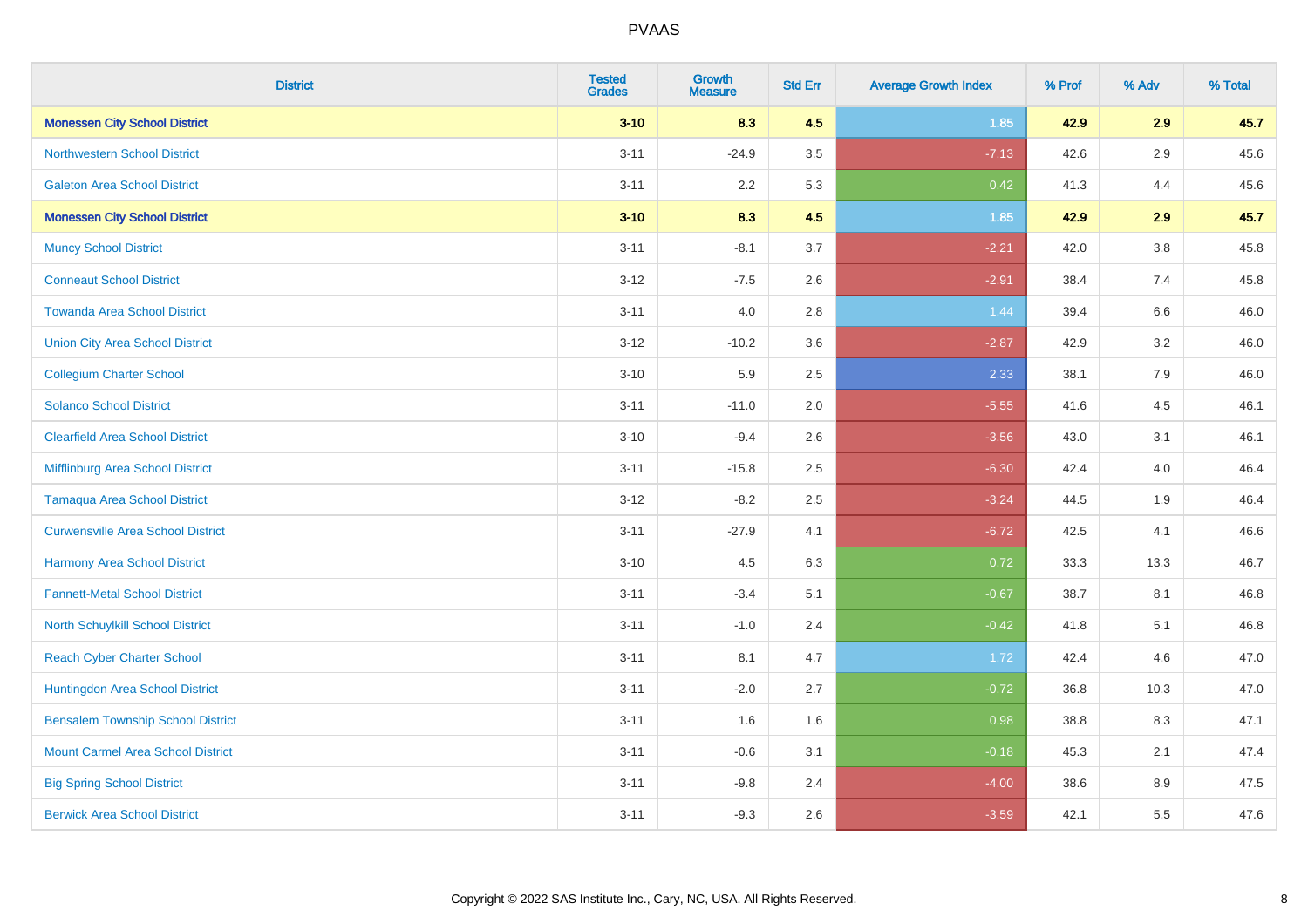| <b>District</b>                         | <b>Tested</b><br><b>Grades</b> | <b>Growth</b><br><b>Measure</b> | <b>Std Err</b> | <b>Average Growth Index</b> | % Prof | % Adv   | % Total |
|-----------------------------------------|--------------------------------|---------------------------------|----------------|-----------------------------|--------|---------|---------|
| <b>Monessen City School District</b>    | $3 - 10$                       | 8.3                             | 4.5            | 1.85                        | 42.9   | 2.9     | 45.7    |
| <b>Pittston Area School District</b>    | $3 - 11$                       | $-10.1$                         | 5.6            | $-1.80$                     | 38.1   | $9.5\,$ | 47.6    |
| <b>Blue Ridge School District</b>       | $3 - 11$                       | $-0.5$                          | 3.6            | $-0.12$                     | 44.6   | 3.1     | 47.7    |
| <b>Juniata Valley School District</b>   | $3 - 11$                       | $-3.9$                          | 3.5            | $-1.10$                     | 44.4   | 3.5     | 47.8    |
| <b>Freedom Area School District</b>     | $3 - 11$                       | $-7.1$                          | 3.0            | $-2.37$                     | 43.8   | 4.2     | 47.9    |
| Jefferson-Morgan School District        | $3 - 10$                       | $-9.9$                          | 4.2            | $-2.35$                     | 43.8   | 4.2     | 47.9    |
| <b>Titusville Area School District</b>  | $3 - 11$                       | $-13.2$                         | 2.6            | $-4.99$                     | 43.2   | 4.8     | 48.0    |
| <b>Highlands School District</b>        | $3 - 11$                       | $-7.4$                          | 2.7            | $-2.76$                     | 44.4   | 3.7     | 48.2    |
| <b>Purchase Line School District</b>    | $3 - 12$                       | 1.7                             | 3.5            | 0.47                        | 43.1   | 5.4     | 48.5    |
| <b>Moshannon Valley School District</b> | $3 - 10$                       | $-7.0$                          | 3.4            | $-2.01$                     | 48.5   | 0.0     | 48.5    |
| <b>Hanover Area School District</b>     | $3 - 11$                       | 2.2                             | 4.6            | 0.48                        | 42.9   | 5.7     | 48.6    |
| <b>Benton Area School District</b>      | $3 - 10$                       | $-9.7$                          | 4.5            | $-2.18$                     | 43.2   | 5.4     | 48.6    |
| <b>City CHS</b>                         | $10 - 11$                      | 13.6                            | 2.7            | 5.12                        | 45.8   | $3.0\,$ | 48.8    |
| <b>Pequea Valley School District</b>    | $3 - 11$                       | $-5.8$                          | 3.2            | $-1.80$                     | 39.8   | 9.1     | 48.9    |
| <b>Troy Area School District</b>        | $3 - 10$                       | $-4.3$                          | 3.4            | $-1.26$                     | 43.2   | 5.7     | 48.9    |
| <b>Warrior Run School District</b>      | $3 - 11$                       | 4.6                             | 3.0            | 1.51                        | 40.9   | 8.1     | 49.0    |
| <b>Bangor Area School District</b>      | $3 - 12$                       | $-0.9$                          | 2.0            | $-0.43$                     | 44.3   | 4.7     | 49.0    |
| <b>West Branch Area School District</b> | $3 - 11$                       | 0.2                             | 3.8            | 0.05                        | 47.2   | 1.9     | 49.1    |
| <b>Scranton School District</b>         | $3 - 12$                       | $-2.9$                          | 2.4            | $-1.22$                     | 45.6   | 3.6     | 49.1    |
| <b>Oxford Area School District</b>      | $3 - 11$                       | $-4.3$                          | 1.9            | $-2.26$                     | 41.3   | 8.0     | 49.3    |
| <b>Keystone Central School District</b> | $3 - 11$                       | $-5.1$                          | 2.0            | $-2.46$                     | 44.7   | 4.6     | 49.4    |
| <b>Kane Area School District</b>        | $3 - 10$                       | $-3.7$                          | 3.2            | $-1.17$                     | 39.5   | $9.9\,$ | 49.4    |
| <b>Agora Cyber Charter School</b>       | $3 - 11$                       | 5.8                             | 2.6            | 2.28                        | 42.8   | 6.6     | 49.4    |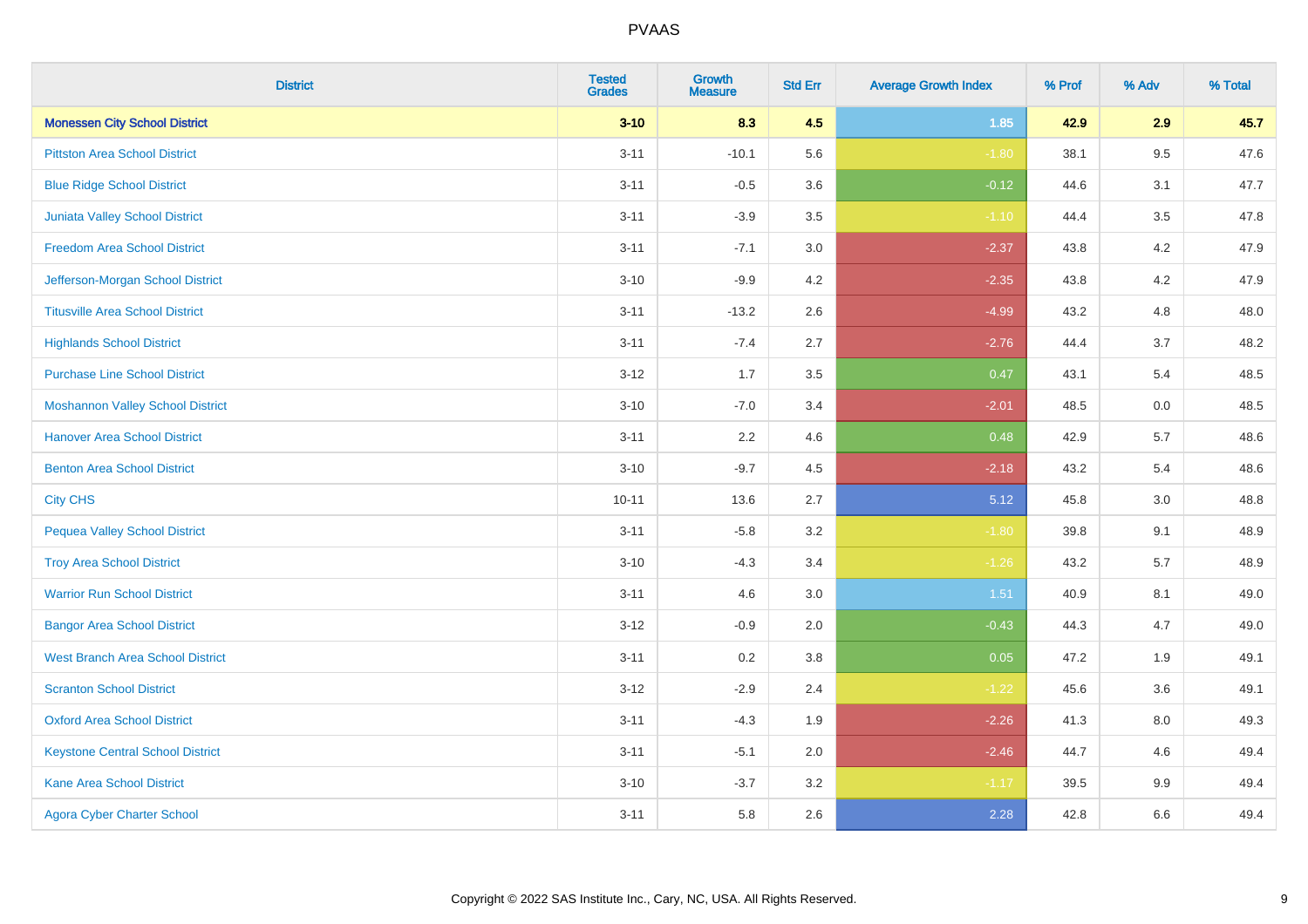| <b>District</b>                                | <b>Tested</b><br><b>Grades</b> | <b>Growth</b><br><b>Measure</b> | <b>Std Err</b> | <b>Average Growth Index</b> | % Prof | % Adv   | % Total  |
|------------------------------------------------|--------------------------------|---------------------------------|----------------|-----------------------------|--------|---------|----------|
| <b>Monessen City School District</b>           | $3 - 10$                       | 8.3                             | 4.5            | 1.85                        | 42.9   | 2.9     | 45.7     |
| <b>Ringgold School District</b>                | $3 - 11$                       | $-14.7$                         | 2.4            | $-6.04$                     | 41.5   | 7.9     | 49.4     |
| <b>Elk Lake School District</b>                | $3 - 11$                       | $-4.0$                          | 3.3            | $-1.23$                     | 46.2   | 3.3     | 49.4     |
| <b>Westmont Hilltop School District</b>        | $3 - 11$                       | $-4.0$                          | 2.8            | $-1.40$                     | 36.3   | 13.3    | 49.6     |
| <b>Governor Mifflin School District</b>        | $3 - 11$                       | 4.1                             | 1.8            | 2.33                        | 42.5   | 7.2     | 49.7     |
| <b>New Foundations Charter School</b>          | $3 - 11$                       | 5.4                             | 2.2            | 2.41                        | 47.2   | 2.5     | 49.8     |
| Penn-Delco School District                     | $3 - 11$                       | $-6.8$                          | 1.9            | $-3.51$                     | 46.6   | 3.2     | 49.8     |
| <b>West Mifflin Area School District</b>       | $3 - 12$                       | $-12.3$                         | 2.9            | $-4.22$                     | 39.7   | 10.3    | 50.0     |
| <b>Pine Grove Area School District</b>         | $3 - 11$                       | $-7.7$                          | 2.9            | $-2.66$                     | 42.3   | 7.7     | 50.0     |
| South Williamsport Area School District        | $3 - 10$                       | $-5.7$                          | 2.5            | $-2.30$                     | 45.5   | 4.5     | 50.0     |
| Portage Area School District                   | $3 - 10$                       | $-8.1$                          | 3.6            | $-2.26$                     | 40.6   | 9.4     | 50.0     |
| Meyersdale Area School District                | $3 - 11$                       | 4.2                             | 4.0            | 1.07                        | 43.1   | $6.9\,$ | 50.0     |
| <b>Mastery Charter School - Hardy Williams</b> | $3 - 11$                       | 11.4                            | 3.4            | 3.33                        | 44.3   | 5.7     | $50.0\,$ |
| Oil City Area School District                  | $3 - 11$                       | $-2.9$                          | 2.6            | $-1.08$                     | 44.4   | 5.8     | 50.2     |
| <b>Pottsville Area School District</b>         | $3 - 12$                       | 4.4                             | 2.3            | 1.94                        | 44.8   | 5.4     | 50.2     |
| <b>Wattsburg Area School District</b>          | $3 - 11$                       | 6.5                             | 2.7            | 2.43                        | 42.7   | 7.6     | 50.3     |
| <b>Greater Nanticoke Area School District</b>  | $3 - 12$                       | 11.2                            | 2.8            | 4.01                        | 38.0   | 12.4    | 50.4     |
| Pocono Mountain School District                | $3 - 12$                       | 6.8                             | 1.5            | 4.62                        | 45.8   | 5.0     | 50.7     |
| <b>Claysburg-Kimmel School District</b>        | $3 - 11$                       | $-5.7$                          | 4.0            | $-1.42$                     | 42.9   | 8.2     | 51.0     |
| <b>Crawford Central School District</b>        | $3 - 11$                       | $-4.7$                          | 2.2            | $-2.15$                     | 40.6   | 10.5    | 51.1     |
| <b>Chichester School District</b>              | $3 - 11$                       | $-2.7$                          | 2.3            | $-1.17$                     | 44.6   | 6.6     | 51.2     |
| Pennsylvania Cyber Charter School              | $3 - 11$                       | 11.6                            | 1.5            | 7.54                        | 46.3   | 5.0     | 51.3     |
| <b>Chambersburg Area School District</b>       | $3 - 11$                       | $-9.5$                          | 1.3            | $-7.20$                     | 42.7   | 8.6     | 51.4     |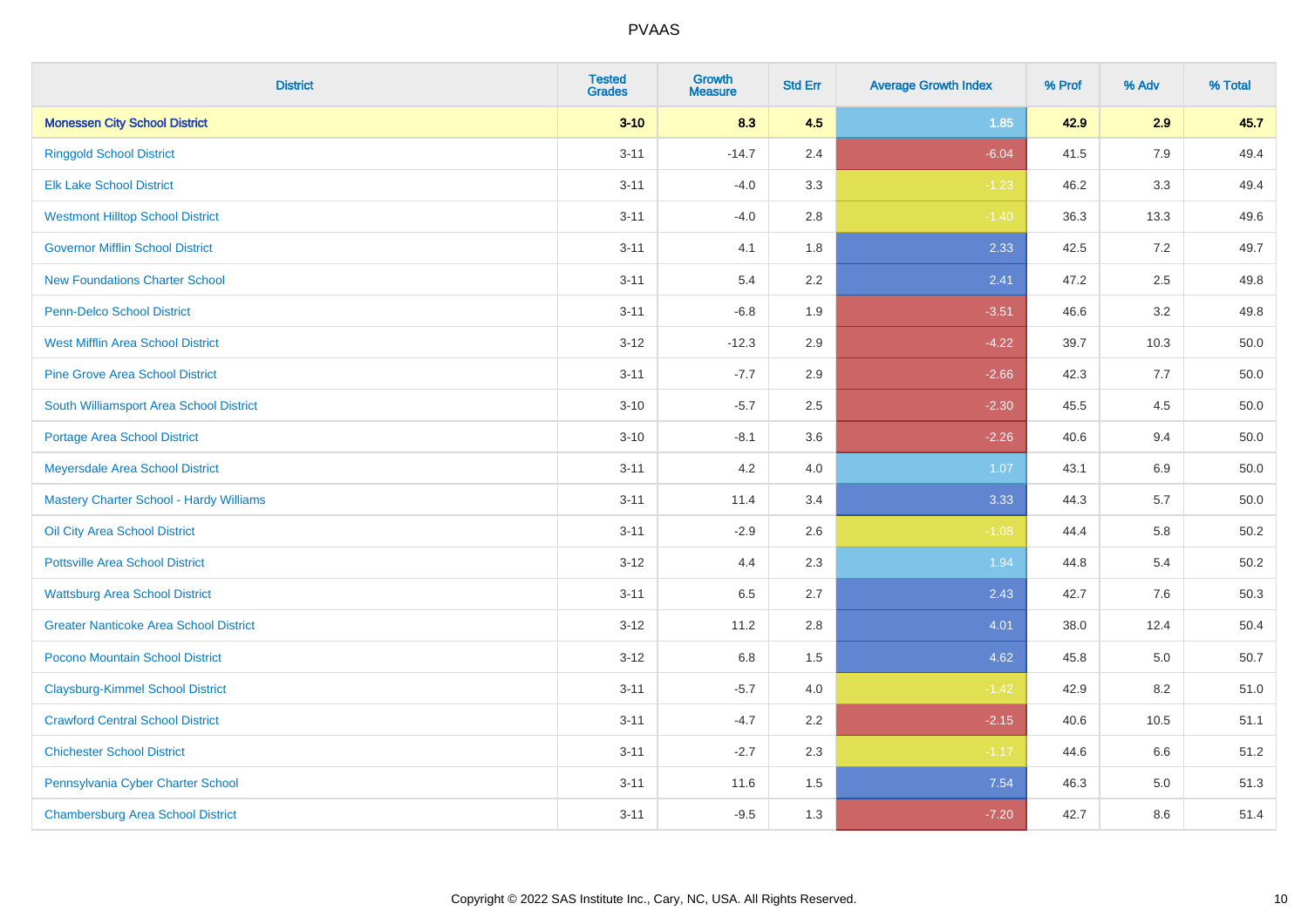| <b>District</b>                               | <b>Tested</b><br><b>Grades</b> | <b>Growth</b><br><b>Measure</b> | <b>Std Err</b> | <b>Average Growth Index</b> | % Prof | % Adv   | % Total |
|-----------------------------------------------|--------------------------------|---------------------------------|----------------|-----------------------------|--------|---------|---------|
| <b>Monessen City School District</b>          | $3 - 10$                       | 8.3                             | 4.5            | 1.85                        | 42.9   | 2.9     | 45.7    |
| Lehigh Valley Academy Regional Charter School | $3 - 11$                       | 0.7                             | 2.3            | 0.32                        | 46.3   | $5.0\,$ | 51.4    |
| <b>Burgettstown Area School District</b>      | $3 - 11$                       | $-2.1$                          | 3.4            | $-0.62$                     | 50.0   | 1.4     | 51.4    |
| <b>Interboro School District</b>              | $3 - 12$                       | $-7.3$                          | 2.1            | $-3.43$                     | 46.6   | 4.8     | 51.4    |
| <b>Carlynton School District</b>              | $3 - 11$                       | 7.3                             | 3.3            | 2.22                        | 41.0   | 10.5    | 51.6    |
| <b>Middletown Area School District</b>        | $3 - 11$                       | $-5.3$                          | 2.6            | $-2.05$                     | 46.4   | 5.3     | 51.7    |
| <b>Upper Darby School District</b>            | $3 - 12$                       | 6.9                             | 1.5            | 4.62                        | 45.0   | 6.7     | 51.7    |
| <b>Hamburg Area School District</b>           | $3 - 11$                       | 8.9                             | 2.5            | 3.63                        | 43.5   | 8.2     | 51.7    |
| <b>Forbes Road School District</b>            | $3 - 11$                       | $2.8\,$                         | 5.1            | 0.56                        | 41.4   | 10.3    | 51.7    |
| <b>Butler Area School District</b>            | $3 - 11$                       | $-6.5$                          | 1.5            | $-4.26$                     | 42.5   | 9.4     | 51.9    |
| <b>Riverside School District</b>              | $3 - 11$                       | $-3.2$                          | 3.0            | $-1.09$                     | 43.0   | 9.0     | 52.0    |
| Schuylkill Haven Area School District         | $3 - 11$                       | $-15.3$                         | 3.1            | $-4.87$                     | 49.7   | 2.4     | 52.1    |
| <b>Panther Valley School District</b>         | $3 - 12$                       | $-0.6$                          | 3.3            | $-0.19$                     | 47.9   | 4.3     | 52.1    |
| Montrose Area School District                 | $3 - 10$                       | $-5.5$                          | 3.0            | $-1.82$                     | 46.7   | 5.4     | 52.2    |
| <b>Stroudsburg Area School District</b>       | $3 - 11$                       | $5.5\,$                         | 1.9            | 2.88                        | 48.1   | 4.2     | 52.3    |
| <b>Lakeland School District</b>               | $3 - 11$                       | 1.1                             | 2.8            | 0.38                        | 48.6   | 3.7     | 52.3    |
| <b>Milton Area School District</b>            | $3 - 11$                       | $-8.7$                          | 2.5            | $-3.52$                     | 45.4   | 6.9     | 52.3    |
| <b>Chestnut Ridge School District</b>         | $3 - 12$                       | $-3.4$                          | 2.9            | $-1.17$                     | 46.6   | 5.8     | 52.4    |
| <b>Greensburg Salem School District</b>       | $3 - 11$                       | $-4.4$                          | 2.4            | $-1.88$                     | 47.6   | 4.9     | 52.4    |
| <b>Wyoming Valley West School District</b>    | $3 - 11$                       | $-2.2$                          | 2.4            | $-0.91$                     | 49.4   | 3.0     | 52.4    |
| <b>California Area School District</b>        | $3 - 10$                       | $-7.3$                          | 3.6            | $-2.02$                     | 42.6   | 9.8     | 52.5    |
| <b>East Lycoming School District</b>          | $3 - 11$                       | $-6.0$                          | 2.7            | $-2.24$                     | 48.3   | 4.2     | 52.5    |
| <b>Northern Cambria School District</b>       | $3 - 11$                       | 10.0                            | 3.3            | 3.04                        | 47.4   | 5.1     | 52.6    |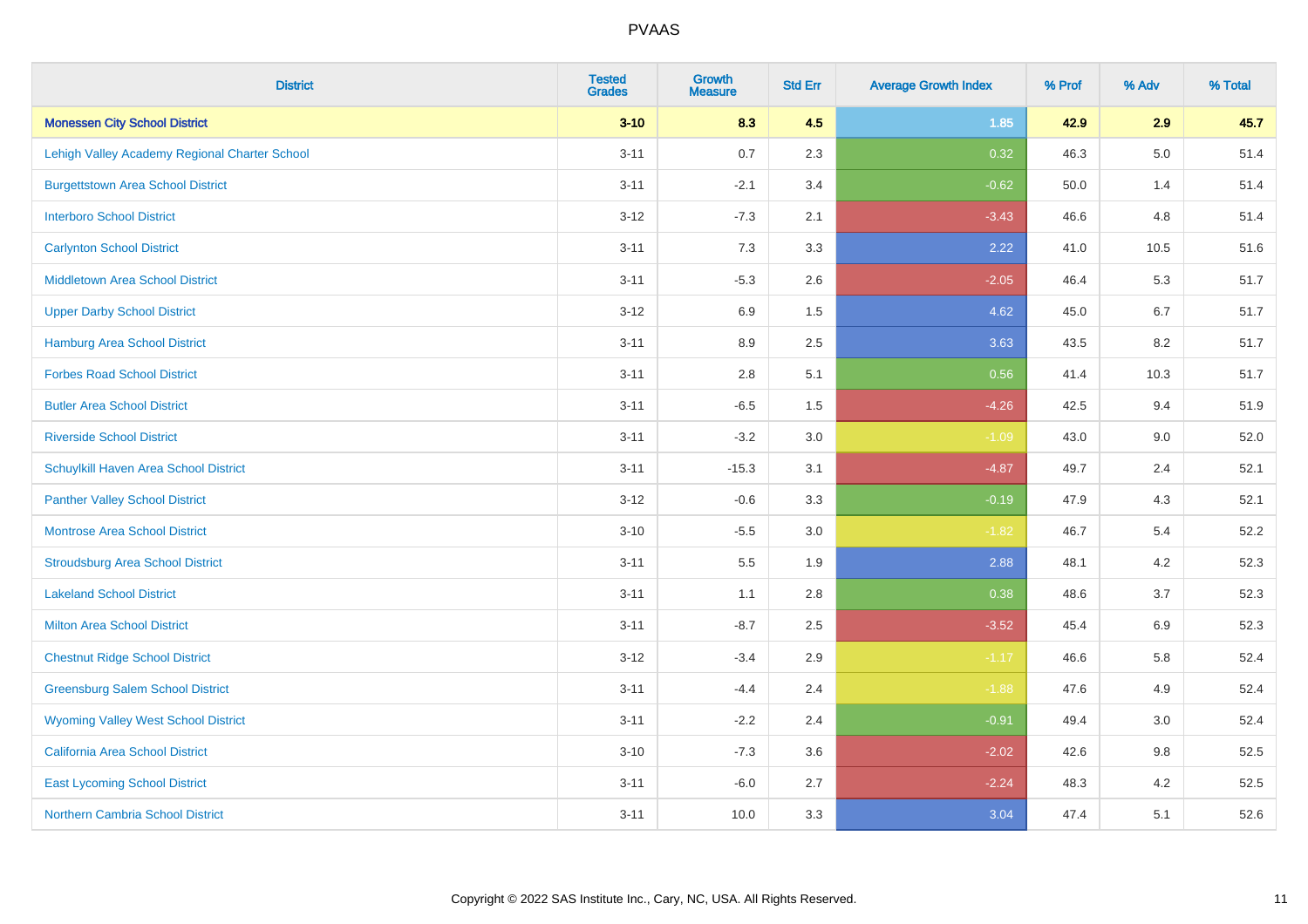| <b>District</b>                            | <b>Tested</b><br><b>Grades</b> | <b>Growth</b><br><b>Measure</b> | <b>Std Err</b> | <b>Average Growth Index</b> | % Prof | % Adv | % Total |
|--------------------------------------------|--------------------------------|---------------------------------|----------------|-----------------------------|--------|-------|---------|
| <b>Monessen City School District</b>       | $3 - 10$                       | 8.3                             | 4.5            | $1.85$                      | 42.9   | 2.9   | 45.7    |
| <b>Mount Pleasant Area School District</b> | $3 - 11$                       | $-5.0$                          | 2.6            | $-1.93$                     | 52.6   | 0.0   | 52.6    |
| <b>Franklin Area School District</b>       | $3 - 11$                       | 6.6                             | 2.8            | 2.34                        | 48.2   | 4.5   | 52.7    |
| Hatboro-Horsham School District            | $3 - 11$                       | $-12.8$                         | 1.7            | $-7.47$                     | 45.6   | 7.2   | 52.8    |
| <b>Salisbury Township School District</b>  | $3 - 11$                       | 6.3                             | 3.6            | 1.77                        | 46.2   | 6.6   | 52.8    |
| <b>Grove City Area School District</b>     | $3 - 12$                       | 5.1                             | 2.4            | 2.09                        | 36.4   | 16.5  | 52.8    |
| <b>Hazleton Area School District</b>       | $3 - 11$                       | 9.6                             | 1.4            | 6.77                        | 45.0   | 7.8   | 52.9    |
| <b>Mid Valley School District</b>          | $3 - 10$                       | $-1.7$                          | 3.0            | $-0.55$                     | 45.1   | 7.8   | 52.9    |
| <b>Tuscarora School District</b>           | $3 - 11$                       | $-0.6$                          | 2.3            | $-0.27$                     | 45.1   | 8.1   | 53.2    |
| <b>Connellsville Area School District</b>  | $3 - 11$                       | 6.1                             | 2.0            | 3.05                        | 45.4   | 7.8   | 53.2    |
| <b>Exeter Township School District</b>     | $3 - 11$                       | $-10.4$                         | 1.9            | $-5.44$                     | 50.6   | 2.7   | 53.3    |
| Philadelphia Academy Charter School        | $3 - 11$                       | $-8.9$                          | 2.9            | $-3.04$                     | 50.5   | 2.9   | 53.4    |
| <b>Sharon City School District</b>         | $3 - 11$                       | 4.9                             | 2.6            | 1.87                        | 48.2   | 5.3   | 53.4    |
| <b>MaST Community Charter School</b>       | $3 - 10$                       | $-4.1$                          | 2.7            | $-1.52$                     | 44.0   | 9.5   | 53.4    |
| East Stroudsburg Area School District      | $3 - 11$                       | 0.1                             | 1.6            | 0.05                        | 45.8   | 7.8   | 53.6    |
| <b>Conemaugh Valley School District</b>    | $3 - 12$                       | $-3.2$                          | 4.1            | $-0.78$                     | 48.2   | 5.6   | 53.7    |
| <b>North Star School District</b>          | $3 - 11$                       | $-8.7$                          | 3.5            | $-2.51$                     | 47.8   | 6.0   | 53.7    |
| Mifflin County School District             | $3 - 11$                       | 9.1                             | 1.7            | 5.49                        | 47.1   | 6.7   | 53.8    |
| <b>Ridley School District</b>              | $3 - 12$                       | 10.0                            | 1.6            | 6.10                        | 45.6   | 8.2   | 53.8    |
| <b>Pottsgrove School District</b>          | $3 - 11$                       | 2.8                             | 2.0            | 1.35                        | 44.0   | 10.0  | 53.9    |
| <b>Bradford Area School District</b>       | $3 - 12$                       | $-9.3$                          | 2.4            | $-3.87$                     | 45.8   | 8.3   | 54.2    |
| <b>Conrad Weiser Area School District</b>  | $3 - 11$                       | 3.6                             | 2.2            | 1.63                        | 52.1   | 2.1   | 54.2    |
| Jeannette City School District             | $3 - 11$                       | $-4.3$                          | 3.8            | $-1.13$                     | 46.7   | 7.5   | 54.2    |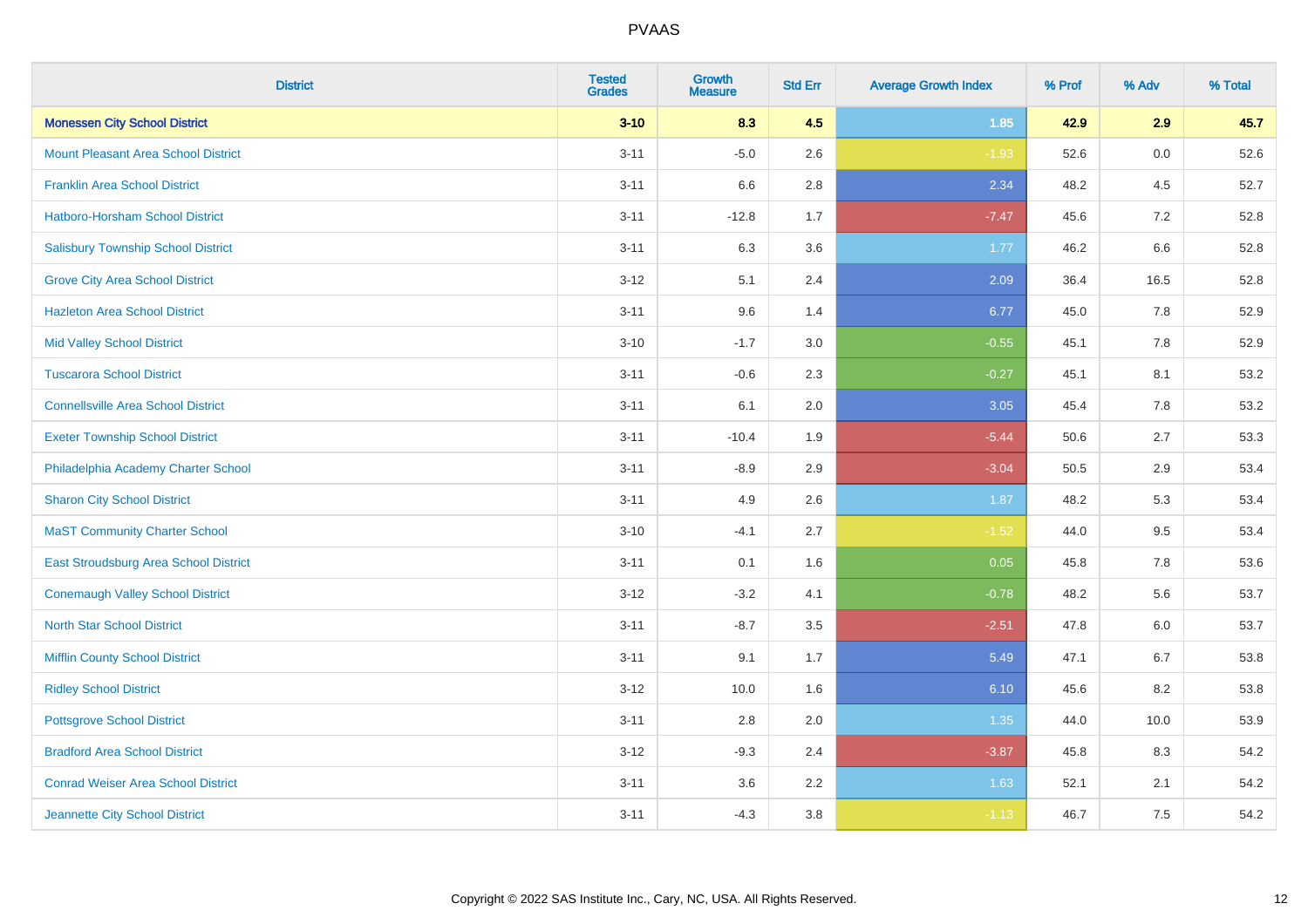| <b>District</b>                              | <b>Tested</b><br><b>Grades</b> | <b>Growth</b><br><b>Measure</b> | <b>Std Err</b> | <b>Average Growth Index</b> | % Prof | % Adv | % Total |
|----------------------------------------------|--------------------------------|---------------------------------|----------------|-----------------------------|--------|-------|---------|
| <b>Monessen City School District</b>         | $3 - 10$                       | 8.3                             | 4.5            | 1.85                        | 42.9   | 2.9   | 45.7    |
| Southern Tioga School District               | $3 - 11$                       | $-11.5$                         | 2.7            | $-4.25$                     | 47.8   | 6.4   | 54.3    |
| <b>Penncrest School District</b>             | $3 - 11$                       | 5.7                             | 2.2            | 2.57                        | 47.2   | 7.1   | 54.3    |
| <b>Athens Area School District</b>           | $3 - 11$                       | 1.6                             | 2.5            | 0.64                        | 46.9   | 7.6   | 54.5    |
| <b>Laurel Highlands School District</b>      | $3 - 11$                       | 4.3                             | 2.4            | 1.81                        | 44.9   | 9.6   | 54.5    |
| <b>Tunkhannock Area School District</b>      | $3 - 11$                       | 2.3                             | 2.2            | $1.01$                      | 44.9   | 9.6   | 54.6    |
| <b>Yough School District</b>                 | $3 - 10$                       | $-6.6$                          | 2.7            | $-2.43$                     | 50.8   | 4.0   | 54.8    |
| Insight PA Cyber Charter School              | $3 - 11$                       | 0.7                             | 5.7            | 0.12                        | 50.0   | 4.8   | 54.8    |
| <b>Forest Hills School District</b>          | $3 - 11$                       | $-7.3$                          | 2.7            | $-2.74$                     | 41.1   | 13.7  | 54.8    |
| <b>Pennridge School District</b>             | $3 - 10$                       | $-16.8$                         | 1.4            | $-11.59$                    | 46.8   | 8.0   | 54.9    |
| <b>Blue Mountain School District</b>         | $3 - 10$                       | $-5.8$                          | 2.3            | $-2.56$                     | 46.6   | 8.5   | 55.1    |
| <b>York Academy Regional Charter School</b>  | $3 - 11$                       | 9.0                             | 5.0            | 1.79                        | 55.2   | 0.0   | 55.2    |
| Northern Tioga School District               | $3 - 12$                       | $-7.5$                          | 2.8            | $-2.64$                     | 54.0   | 1.2   | 55.2    |
| <b>Glendale School District</b>              | $3 - 10$                       | $-0.9$                          | 3.7            | $-0.24$                     | 50.0   | 5.4   | 55.4    |
| <b>Cornwall-Lebanon School District</b>      | $3 - 11$                       | 8.3                             | 1.6            | 5.08                        | 47.2   | 8.4   | 55.6    |
| <b>Elizabeth Forward School District</b>     | $3 - 11$                       | $-8.4$                          | 2.4            | $-3.41$                     | 51.7   | 4.0   | 55.7    |
| <b>Altoona Area School District</b>          | $3 - 12$                       | 3.3                             | 1.6            | 1.99                        | 47.7   | 8.2   | 55.9    |
| <b>Iroquois School District</b>              | $3 - 11$                       | 13.1                            | 3.0            | 4.35                        | 48.2   | 7.8   | 56.0    |
| <b>Oley Valley School District</b>           | $3 - 11$                       | $-0.4$                          | 2.8            | $-0.15$                     | 43.1   | 12.9  | 56.0    |
| <b>Cheltenham School District</b>            | $3 - 11$                       | $-1.4$                          | 2.1            | $-0.67$                     | 46.1   | 10.0  | 56.1    |
| <b>Jersey Shore Area School District</b>     | $3 - 11$                       | 0.5                             | 2.6            | 0.21                        | 47.1   | 9.2   | 56.2    |
| <b>Tidioute Community Charter School</b>     | $3 - 11$                       | 5.7                             | 5.1            | 1.11                        | 34.4   | 21.9  | 56.2    |
| <b>Susquehanna Community School District</b> | $3 - 11$                       | $-2.8$                          | 4.2            | $-0.66$                     | 49.4   | 6.9   | 56.3    |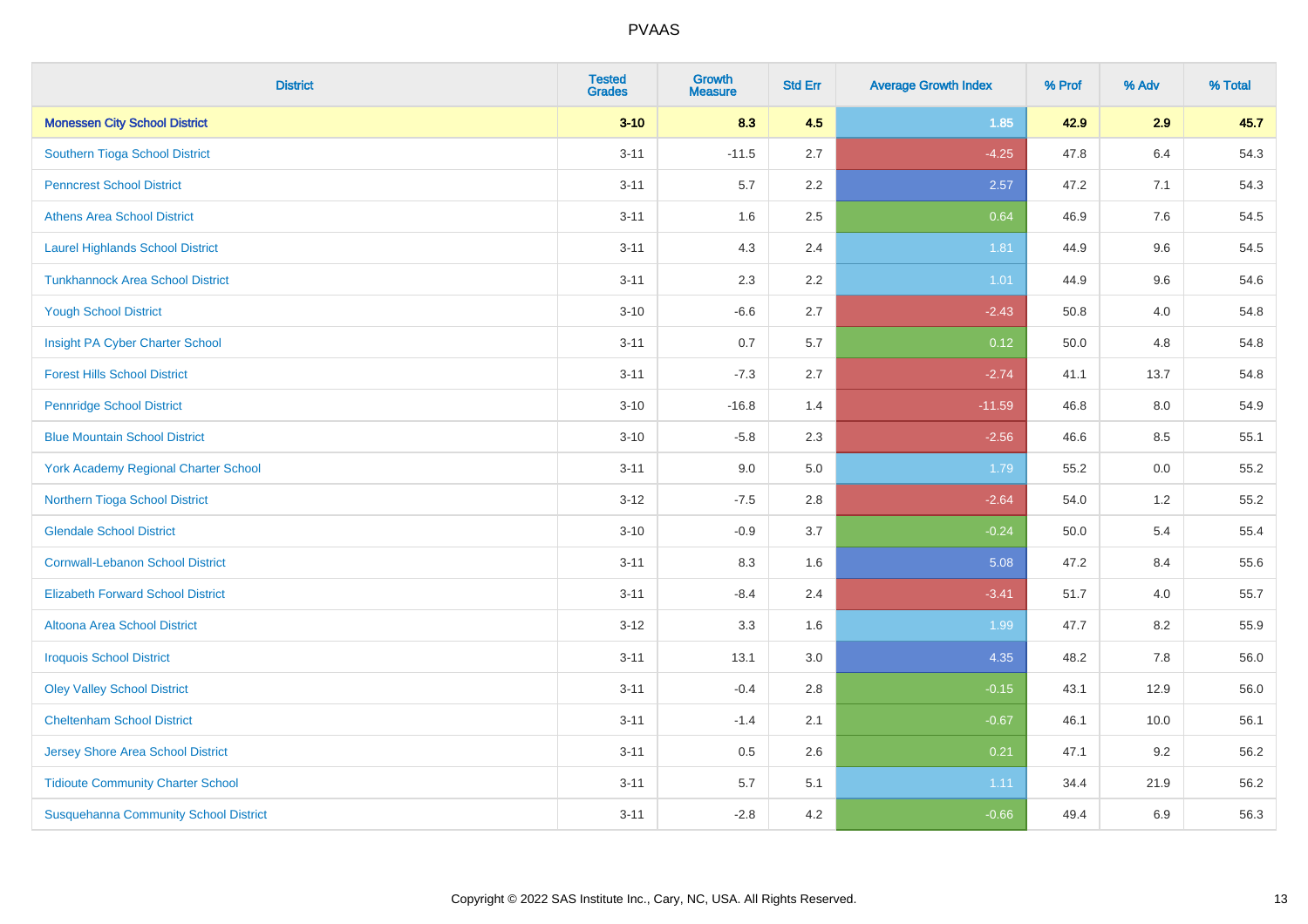| <b>District</b>                                    | <b>Tested</b><br><b>Grades</b> | <b>Growth</b><br><b>Measure</b> | <b>Std Err</b> | <b>Average Growth Index</b> | % Prof | % Adv | % Total |
|----------------------------------------------------|--------------------------------|---------------------------------|----------------|-----------------------------|--------|-------|---------|
| <b>Monessen City School District</b>               | $3 - 10$                       | 8.3                             | 4.5            | 1.85                        | 42.9   | 2.9   | 45.7    |
| <b>Moniteau School District</b>                    | $3 - 11$                       | $-11.8$                         | 3.3            | $-3.56$                     | 50.0   | 6.3   | 56.3    |
| <b>Steel Valley School District</b>                | $3 - 11$                       | 6.5                             | 3.4            | 1.89                        | 50.7   | 5.6   | 56.3    |
| <b>Commonwealth Charter Academy Charter School</b> | $3 - 10$                       | 9.1                             | 1.9            | 4.90                        | 47.2   | 9.1   | 56.3    |
| <b>Loyalsock Township School District</b>          | $3 - 12$                       | 4.2                             | 2.8            | 1.47                        | 54.3   | 2.1   | 56.4    |
| <b>Whitehall-Coplay School District</b>            | $3 - 11$                       | 6.1                             | 1.8            | 3.45                        | 49.3   | 7.4   | 56.6    |
| <b>Bethlehem Area School District</b>              | $3 - 11$                       | 9.3                             | 1.1            | 8.15                        | 44.7   | 12.0  | 56.7    |
| <b>Allegheny-Clarion Valley School District</b>    | $3 - 10$                       | 7.8                             | 4.7            | 1.65                        | 53.3   | 3.3   | 56.7    |
| <b>Lehighton Area School District</b>              | $3 - 11$                       | $-1.6$                          | 2.3            | $-0.70$                     | 51.1   | 5.6   | 56.7    |
| South Side Area School District                    | $3 - 11$                       | $-1.6$                          | 3.3            | $-0.48$                     | 50.0   | 6.8   | 56.8    |
| <b>Millville Area School District</b>              | $3 - 12$                       | $-0.9$                          | 4.7            | $-0.18$                     | 51.4   | 5.4   | 56.8    |
| <b>Twin Valley School District</b>                 | $3 - 12$                       | $-3.6$                          | 2.1            | $-1.69$                     | 49.6   | 7.1   | 56.8    |
| <b>Waynesboro Area School District</b>             | $3 - 12$                       | $-6.1$                          | 1.9            | $-3.20$                     | 50.0   | 6.8   | 56.8    |
| <b>Williamsport Area School District</b>           | $3 - 11$                       | 1.9                             | 1.8            | 1.04                        | 44.1   | 12.8  | 56.9    |
| <b>Brockway Area School District</b>               | $3 - 11$                       | 0.6                             | 3.6            | 0.16                        | 49.2   | 7.7   | 56.9    |
| Cambria Heights School District                    | $3 - 10$                       | $-4.1$                          | 3.1            | $-1.32$                     | 51.0   | 6.0   | 57.0    |
| <b>Central Greene School District</b>              | $3 - 11$                       | $-1.6$                          | 2.8            | $-0.55$                     | 54.2   | 2.8   | 57.0    |
| <b>Keystone School District</b>                    | $3 - 11$                       | 3.1                             | 3.3            | 0.94                        | 50.6   | 6.5   | 57.1    |
| <b>Wilson Area School District</b>                 | $3 - 11$                       | 6.0                             | 2.6            | 2.30                        | 48.7   | 8.5   | 57.2    |
| <b>Valley Grove School District</b>                | $3 - 10$                       | $-3.7$                          | 3.7            | $-1.01$                     | 51.2   | 6.1   | 57.3    |
| <b>Brandywine Heights Area School District</b>     | $3 - 11$                       | $-4.9$                          | 2.7            | $-1.81$                     | 49.2   | 8.2   | 57.4    |
| <b>Armstrong School District</b>                   | $3 - 11$                       | 2.6                             | 1.7            | 1.53                        | 51.5   | 6.1   | 57.6    |
| <b>Cranberry Area School District</b>              | $3 - 12$                       | 9.2                             | 3.0            | 3.04                        | 47.5   | 10.2  | 57.6    |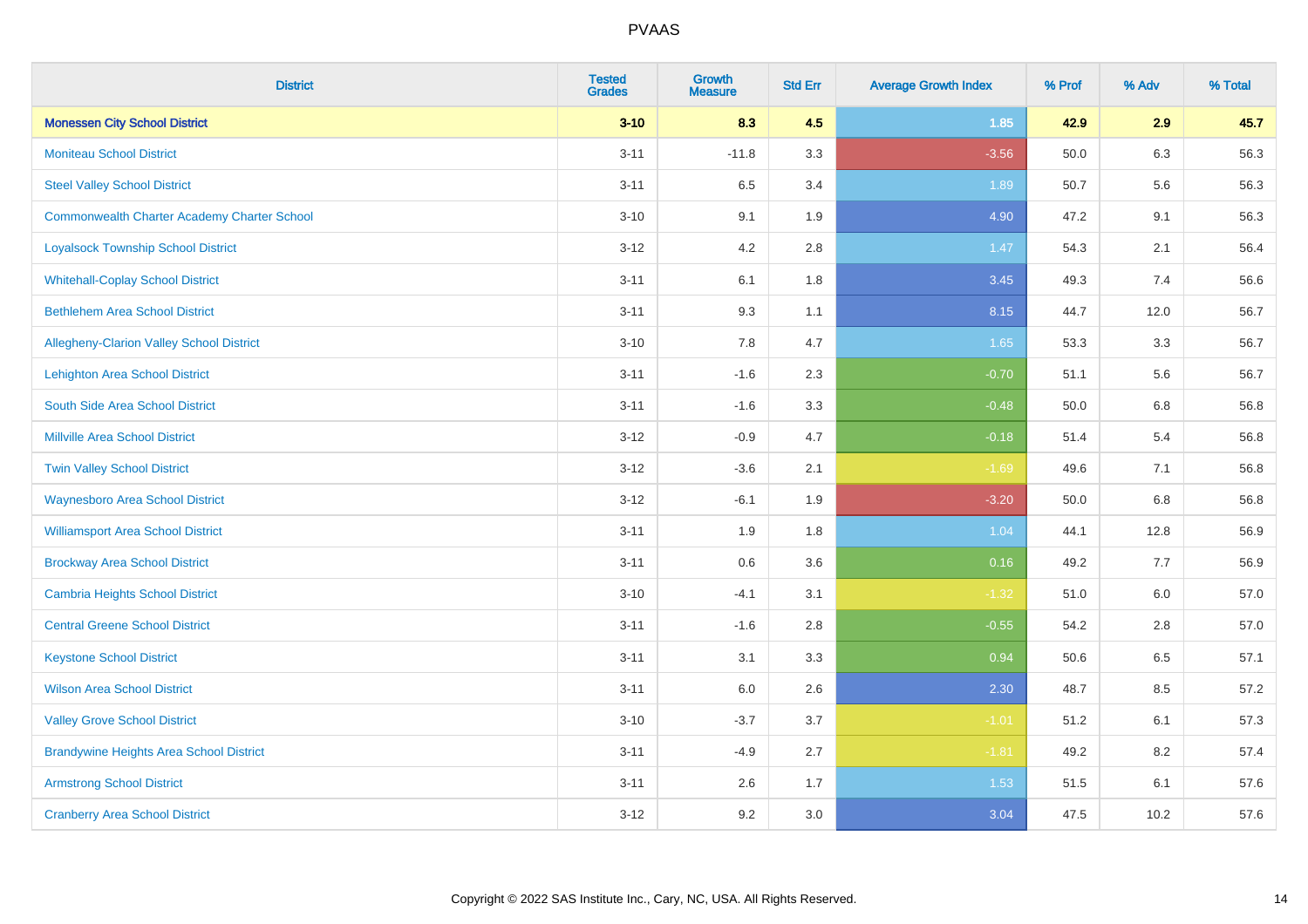| <b>District</b>                                 | <b>Tested</b><br><b>Grades</b> | <b>Growth</b><br><b>Measure</b> | <b>Std Err</b> | <b>Average Growth Index</b> | % Prof | % Adv | % Total |
|-------------------------------------------------|--------------------------------|---------------------------------|----------------|-----------------------------|--------|-------|---------|
| <b>Monessen City School District</b>            | $3 - 10$                       | 8.3                             | 4.5            | 1.85                        | 42.9   | 2.9   | 45.7    |
| <b>Eastern Lancaster County School District</b> | $3 - 12$                       | 4.5                             | 2.2            | 2.09                        | 46.3   | 11.4  | 57.6    |
| <b>Bald Eagle Area School District</b>          | $3 - 11$                       | $-2.1$                          | 2.7            | $-0.75$                     | 48.4   | 9.4   | 57.7    |
| <b>Susquenita School District</b>               | $3 - 11$                       | $-0.1$                          | 2.8            | $-0.01$                     | 47.7   | 10.1  | 57.8    |
| <b>Brentwood Borough School District</b>        | $3 - 11$                       | $-5.3$                          | 3.0            | $-1.72$                     | 52.0   | 6.1   | 58.2    |
| <b>Dover Area School District</b>               | $3 - 12$                       | $6.0\,$                         | 2.1            | 2.94                        | 52.2   | 6.0   | 58.2    |
| <b>Bellefonte Area School District</b>          | $3 - 11$                       | $-0.4$                          | 2.2            | $-0.17$                     | 47.6   | 10.6  | 58.2    |
| <b>Riverside Beaver County School District</b>  | $3 - 11$                       | $-14.0$                         | 3.0            | $-4.64$                     | 49.4   | 8.8   | 58.2    |
| <b>West York Area School District</b>           | $3 - 12$                       | 3.2                             | 2.3            | 1.38                        | 53.8   | 4.4   | 58.2    |
| <b>Commodore Perry School District</b>          | $3 - 11$                       | 3.2                             | 5.5            | 0.58                        | 58.3   | 0.0   | 58.3    |
| <b>Bedford Area School District</b>             | $3 - 11$                       | 2.5                             | 2.6            | 0.93                        | 48.5   | 10.0  | 58.5    |
| Johnsonburg Area School District                | $3 - 11$                       | $-14.1$                         | 3.9            | $-3.62$                     | 54.0   | 4.6   | 58.6    |
| <b>Shaler Area School District</b>              | $3 - 11$                       | $-0.8$                          | 1.9            | $-0.43$                     | 49.1   | 9.6   | 58.7    |
| <b>Western Wayne School District</b>            | $3 - 11$                       | 5.6                             | 2.9            | 1.93                        | 41.3   | 17.4  | 58.7    |
| <b>Ridgway Area School District</b>             | $3 - 11$                       | $-14.5$                         | 4.1            | $-3.56$                     | 49.0   | 9.8   | 58.8    |
| <b>Centennial School District</b>               | $3 - 10$                       | 7.1                             | 1.7            | 4.29                        | 50.1   | 8.7   | 58.9    |
| Southern Columbia Area School District          | $3 - 11$                       | $-14.6$                         | 3.0            | $-4.92$                     | 55.0   | 4.0   | 59.0    |
| <b>Reynolds School District</b>                 | $3 - 10$                       | 0.5                             | 3.4            | 0.16                        | 52.1   | 7.0   | 59.2    |
| <b>Carbondale Area School District</b>          | $3 - 10$                       | 7.4                             | 3.3            | 2.25                        | 56.6   | 2.6   | 59.2    |
| <b>Gettysburg Area School District</b>          | $3 - 11$                       | $-4.0$                          | 2.1            | $-1.89$                     | 45.3   | 14.0  | 59.3    |
| Millersburg Area School District                | $3 - 11$                       | 6.2                             | 3.8            | 1.63                        | 51.8   | 7.4   | 59.3    |
| <b>Somerset Area School District</b>            | $3 - 11$                       | $-4.4$                          | 2.3            | $-1.93$                     | 44.4   | 14.9  | 59.3    |
| <b>Sayre Area School District</b>               | $3 - 11$                       | 11.2                            | 3.5            | 3.20                        | 52.2   | 7.5   | 59.7    |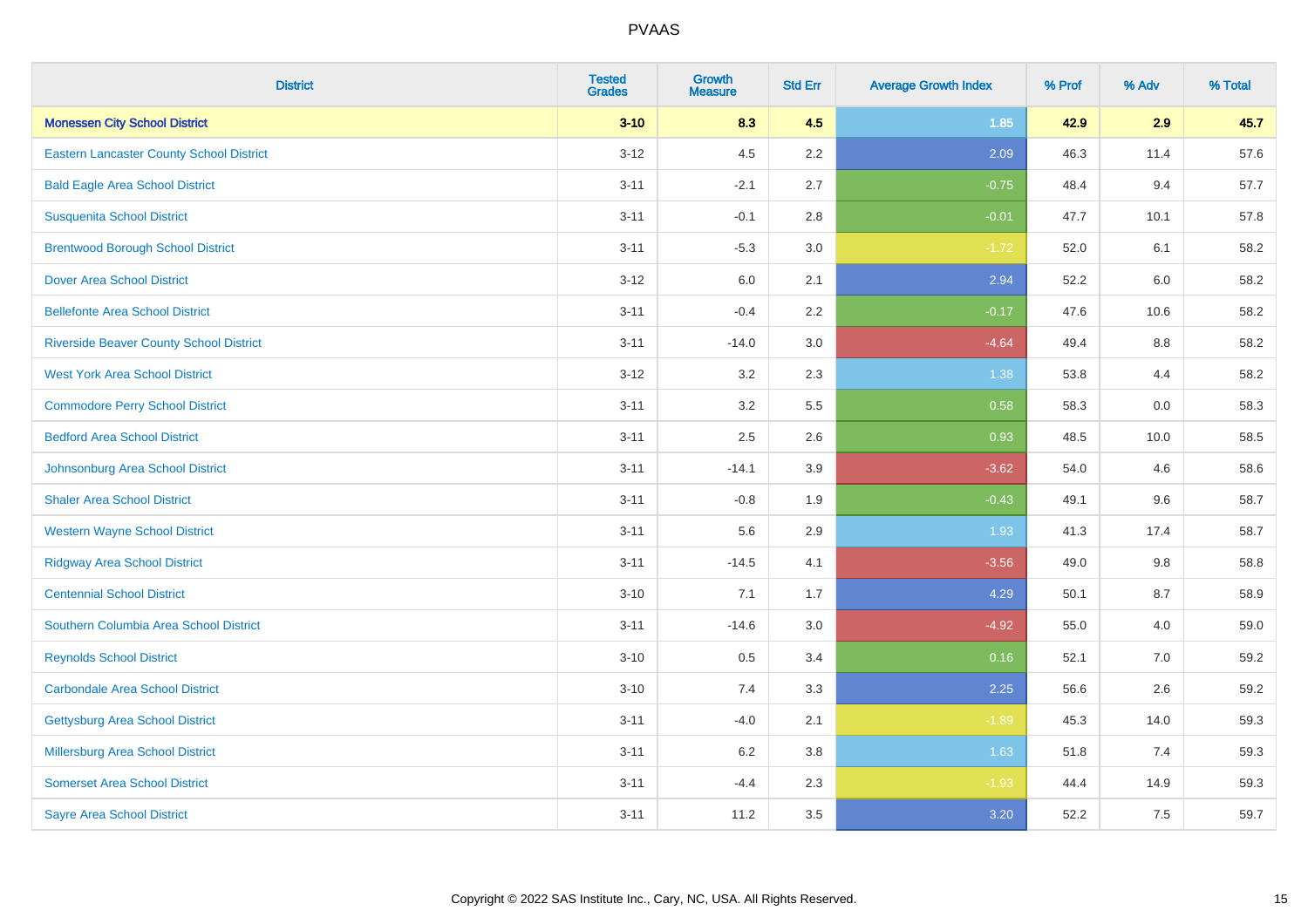| <b>District</b>                          | <b>Tested</b><br><b>Grades</b> | <b>Growth</b><br><b>Measure</b> | <b>Std Err</b> | <b>Average Growth Index</b> | % Prof | % Adv   | % Total |
|------------------------------------------|--------------------------------|---------------------------------|----------------|-----------------------------|--------|---------|---------|
| <b>Monessen City School District</b>     | $3 - 10$                       | 8.3                             | 4.5            | 1.85                        | 42.9   | 2.9     | 45.7    |
| <b>Old Forge School District</b>         | $3 - 12$                       | $-5.9$                          | 3.4            | $-1.73$                     | 52.9   | 7.1     | 60.0    |
| <b>Apollo-Ridge School District</b>      | $3 - 12$                       | $-4.7$                          | 3.7            | $-1.24$                     | 50.0   | 10.0    | 60.0    |
| <b>Central Fulton School District</b>    | $3 - 11$                       | $-0.5$                          | 3.5            | $-0.14$                     | 51.4   | 8.6     | 60.0    |
| <b>Clarion Area School District</b>      | $3 - 11$                       | 10.3                            | 4.1            | 2.51                        | 45.4   | 14.6    | 60.0    |
| <b>Trinity Area School District</b>      | $3 - 11$                       | $-5.4$                          | 2.0            | $-2.71$                     | 48.3   | 11.8    | 60.1    |
| <b>Plum Borough School District</b>      | $3 - 11$                       | $-11.3$                         | 2.2            | $-5.19$                     | 51.1   | 9.0     | 60.1    |
| <b>Wilmington Area School District</b>   | $3 - 11$                       | 7.5                             | $3.0\,$        | 2.48                        | 55.1   | 5.1     | 60.2    |
| Eastern Lebanon County School District   | $3 - 11$                       | 8.6                             | 2.2            | 3.84                        | 48.8   | 11.4    | 60.3    |
| <b>Carlisle Area School District</b>     | $3 - 11$                       | $-5.3$                          | 1.9            | $-2.81$                     | 54.0   | 6.3     | 60.3    |
| <b>Fort Cherry School District</b>       | $3 - 10$                       | $-5.9$                          | 3.8            | $-1.56$                     | 55.2   | 5.2     | 60.3    |
| <b>Greenville Area School District</b>   | $3 - 11$                       | 0.7                             | 2.9            | 0.26                        | 53.4   | 6.9     | 60.3    |
| <b>Mohawk Area School District</b>       | $3 - 11$                       | $-7.5$                          | 3.1            | $-2.45$                     | 49.4   | 11.0    | 60.4    |
| <b>Spring Cove School District</b>       | $3 - 11$                       | 3.4                             | 2.5            | 1.33                        | 47.8   | 12.7    | 60.4    |
| <b>Palisades School District</b>         | $3 - 11$                       | $-8.7$                          | 2.8            | $-3.06$                     | 53.8   | 6.7     | 60.5    |
| <b>Punxsutawney Area School District</b> | $3 - 11$                       | 4.2                             | 2.9            | 1.45                        | 55.0   | $5.5\,$ | 60.6    |
| <b>Octorara Area School District</b>     | $3 - 11$                       | 9.1                             | 2.4            | 3.82                        | 52.1   | 8.5     | 60.6    |
| <b>Central Dauphin School District</b>   | $3 - 11$                       | 4.4                             | 1.3            | 3.32                        | 53.3   | 7.4     | 60.7    |
| <b>Mcguffey School District</b>          | $3 - 11$                       | 2.1                             | 2.6            | 0.81                        | 57.7   | 3.1     | 60.8    |
| <b>Montgomery Area School District</b>   | $3 - 11$                       | 10.7                            | 3.6            | 2.96                        | 48.7   | 12.4    | 61.1    |
| Ambridge Area School District            | $3-12$                         | 9.1                             | 2.6            | 3.46                        | 50.4   | 10.7    | 61.1    |
| <b>Wellsboro Area School District</b>    | $3 - 11$                       | $-12.4$                         | 3.0            | $-4.11$                     | 49.2   | 11.9    | 61.1    |
| <b>Rose Tree Media School District</b>   | $3 - 10$                       | $-25.6$                         | 2.4            | $-10.76$                    | 54.8   | 6.4     | 61.2    |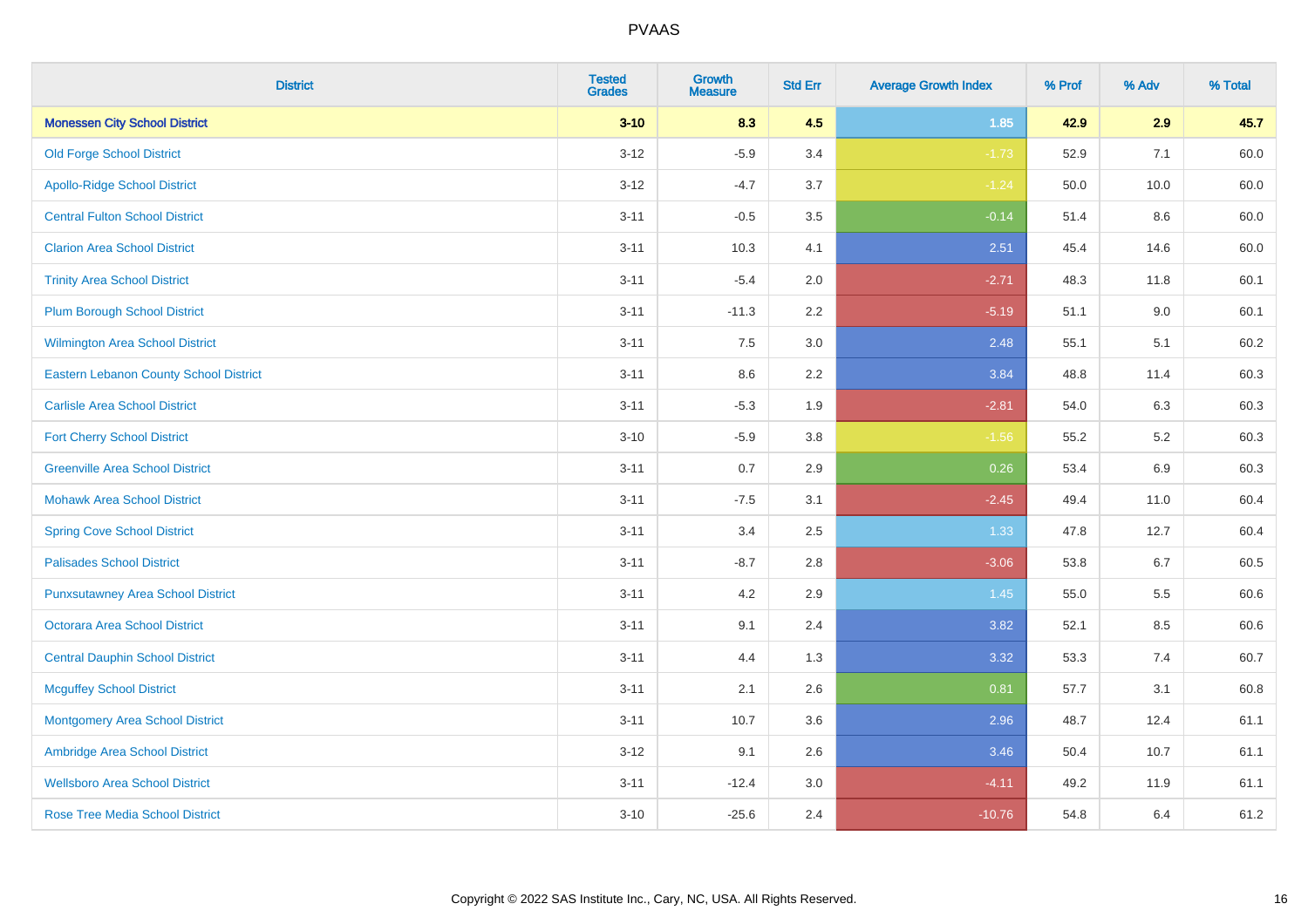| <b>District</b>                                | <b>Tested</b><br><b>Grades</b> | <b>Growth</b><br><b>Measure</b> | <b>Std Err</b> | <b>Average Growth Index</b> | % Prof | % Adv   | % Total |
|------------------------------------------------|--------------------------------|---------------------------------|----------------|-----------------------------|--------|---------|---------|
| <b>Monessen City School District</b>           | $3 - 10$                       | 8.3                             | 4.5            | 1.85                        | 42.9   | 2.9     | 45.7    |
| <b>Elizabethtown Area School District</b>      | $3 - 12$                       | $-0.9$                          | 1.9            | $-0.47$                     | 50.0   | 11.2    | 61.2    |
| <b>Conewago Valley School District</b>         | $3 - 12$                       | $-0.9$                          | 2.0            | $-0.45$                     | 51.7   | 9.6     | 61.3    |
| South Eastern School District                  | $3 - 11$                       | 0.9                             | 2.4            | 0.39                        | 54.8   | 6.6     | 61.4    |
| <b>Karns City Area School District</b>         | $3 - 11$                       | $-6.0$                          | 2.9            | $-2.03$                     | 53.1   | 8.3     | 61.5    |
| <b>Union Area School District</b>              | $3 - 11$                       | 1.9                             | 4.3            | 0.44                        | 61.5   | 0.0     | 61.5    |
| <b>Newport School District</b>                 | $3 - 12$                       | 1.4                             | 3.5            | 0.41                        | 51.5   | 10.3    | 61.8    |
| <b>Lower Dauphin School District</b>           | $3 - 11$                       | $0.6\,$                         | 1.9            | 0.33                        | 49.2   | 12.6    | 61.8    |
| <b>Fairfield Area School District</b>          | $3 - 11$                       | $-5.6$                          | 3.4            | $-1.66$                     | 57.9   | 4.0     | 61.8    |
| <b>Everett Area School District</b>            | $3 - 11$                       | 5.0                             | 3.4            | 1.47                        | 60.5   | 1.3     | 61.8    |
| <b>Upper Moreland Township School District</b> | $3 - 11$                       | $-5.0$                          | 2.2            | $-2.31$                     | 57.9   | 4.0     | 61.9    |
| <b>Line Mountain School District</b>           | $3 - 11$                       | 4.1                             | 3.2            | 1.27                        | 52.9   | 9.2     | 62.1    |
| <b>Homer-Center School District</b>            | $3 - 11$                       | 9.7                             | 3.6            | 2.70                        | 45.1   | 17.2    | 62.3    |
| <b>Palmerton Area School District</b>          | $3 - 11$                       | $-1.2$                          | 3.0            | $-0.39$                     | 57.4   | 5.0     | 62.4    |
| <b>Hopewell Area School District</b>           | $3 - 11$                       | 2.6                             | 2.7            | 0.97                        | 58.4   | 4.0     | 62.4    |
| <b>Dallas School District</b>                  | $3 - 11$                       | $-2.5$                          | 2.2            | $-1.12$                     | 54.9   | 7.6     | 62.4    |
| <b>Otto-Eldred School District</b>             | $3 - 11$                       | $-0.7$                          | 4.2            | $-0.15$                     | 56.2   | $6.2\,$ | 62.5    |
| <b>Daniel Boone Area School District</b>       | $3 - 12$                       | 5.7                             | 2.0            | 2.88                        | 51.0   | 11.5    | 62.6    |
| Pen Argyl Area School District                 | $3-12$                         | 9.2                             | 2.7            | 3.46                        | 50.0   | 12.6    | 62.6    |
| <b>Windber Area School District</b>            | $3 - 11$                       | $-7.2$                          | 3.2            | $-2.24$                     | 55.4   | 7.2     | 62.6    |
| <b>Pleasant Valley School District</b>         | $3 - 11$                       | 3.1                             | 2.0            | 1.57                        | 57.2   | 5.5     | 62.8    |
| <b>Berlin Brothersvalley School District</b>   | $3 - 11$                       | 4.0                             | 4.2            | 0.96                        | 48.8   | 14.0    | 62.8    |
| Northwestern Lehigh School District            | $3 - 11$                       | 2.2                             | 2.3            | 0.93                        | 53.3   | 9.7     | 63.0    |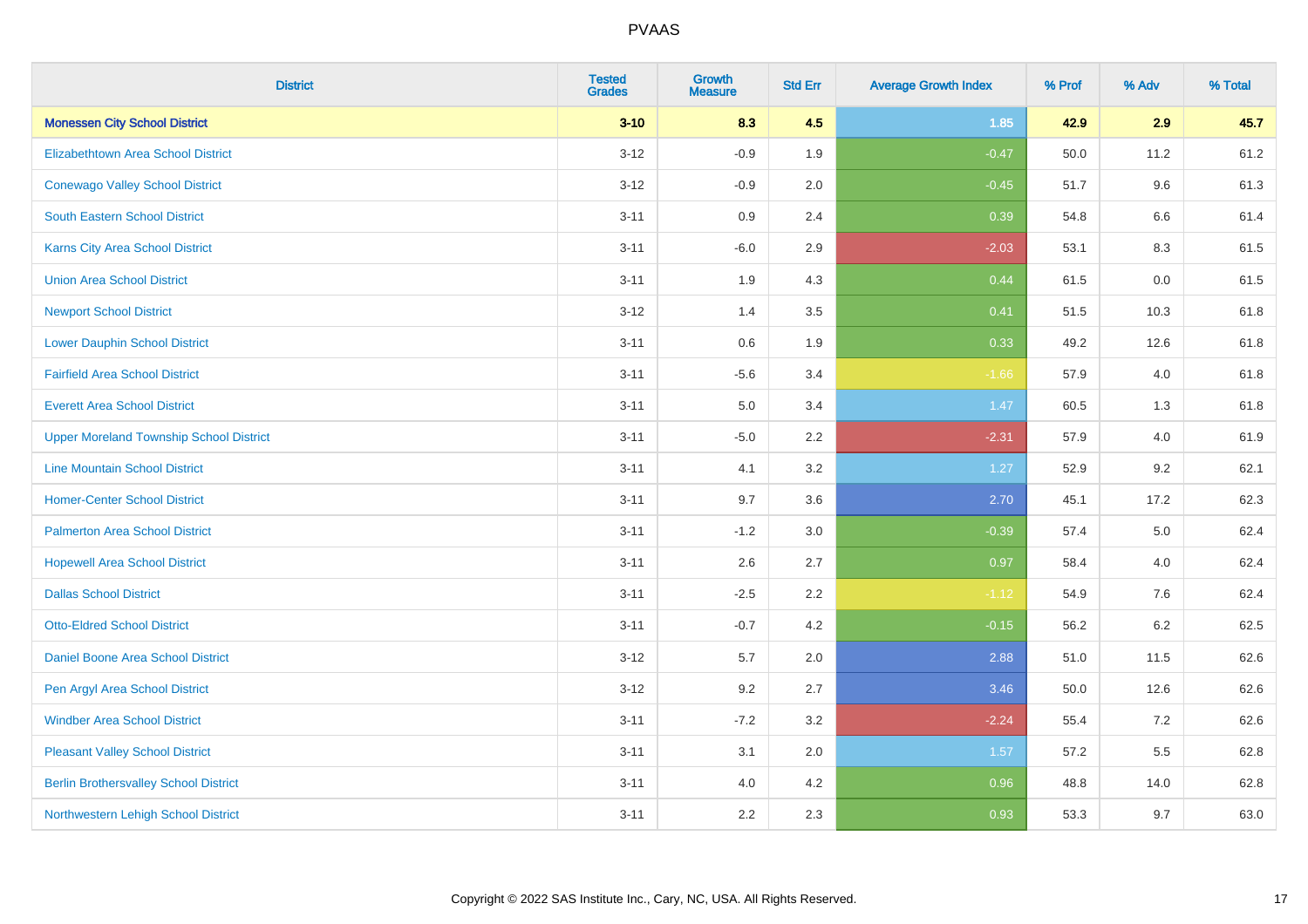| <b>District</b>                               | <b>Tested</b><br><b>Grades</b> | <b>Growth</b><br><b>Measure</b> | <b>Std Err</b> | <b>Average Growth Index</b> | % Prof | % Adv | % Total |
|-----------------------------------------------|--------------------------------|---------------------------------|----------------|-----------------------------|--------|-------|---------|
| <b>Monessen City School District</b>          | $3 - 10$                       | 8.3                             | 4.5            | $1.85$                      | 42.9   | 2.9   | 45.7    |
| <b>Western Beaver County School District</b>  | $3 - 11$                       | $-7.8$                          | 4.2            | $-1.87$                     | 56.5   | 6.5   | 63.0    |
| Northampton Area School District              | $3 - 11$                       | 4.0                             | 1.6            | 2.51                        | 52.3   | 10.8  | 63.1    |
| <b>Charleroi School District</b>              | $3 - 11$                       | $-2.6$                          | 3.0            | $-0.86$                     | 55.7   | 7.4   | 63.1    |
| <b>Chartiers Valley School District</b>       | $3 - 11$                       | $-1.7$                          | 2.0            | $-0.81$                     | 54.7   | 8.4   | 63.1    |
| <b>Lake-Lehman School District</b>            | $3 - 11$                       | 10.8                            | 2.7            | 3.93                        | 55.3   | 7.9   | 63.2    |
| <b>Kennett Consolidated School District</b>   | $3 - 11$                       | 4.8                             | 1.8            | 2.61                        | 52.5   | 10.7  | 63.2    |
| <b>Bermudian Springs School District</b>      | $3 - 11$                       | $-5.5$                          | 2.9            | $-1.94$                     | 56.4   | 6.8   | 63.2    |
| <b>Shippensburg Area School District</b>      | $3 - 11$                       | 9.3                             | 1.9            | 4.84                        | 53.1   | 10.2  | 63.3    |
| <b>Warwick School District</b>                | $3 - 11$                       | 5.2                             | 1.9            | 2.76                        | 46.4   | 17.0  | 63.3    |
| <b>Lakeview School District</b>               | $3 - 11$                       | $-0.9$                          | 3.7            | $-0.24$                     | 60.3   | 3.2   | 63.5    |
| <b>Clarion-Limestone Area School District</b> | $3 - 12$                       | $-2.5$                          | 4.1            | $-0.60$                     | 56.8   | 6.8   | 63.6    |
| Southeastern Greene School District           | $3 - 10$                       | 3.3                             | 4.6            | 0.72                        | 57.6   | 6.1   | 63.6    |
| <b>Bentworth School District</b>              | $3 - 11$                       | 5.7                             | 3.2            | 1.75                        | 44.2   | 19.5  | 63.6    |
| <b>West Shore School District</b>             | $3 - 12$                       | 5.0                             | 1.4            | 3.59                        | 54.2   | 9.4   | 63.6    |
| <b>Avella Area School District</b>            | $3 - 12$                       | $-0.3$                          | 4.7            | $-0.05$                     | 49.3   | 14.5  | 63.8    |
| <b>Upper Adams School District</b>            | $3 - 11$                       | 1.3                             | 2.9            | 0.47                        | 55.2   | 8.6   | 63.8    |
| <b>Coudersport Area School District</b>       | $3 - 11$                       | 7.7                             | 3.7            | 2.06                        | 55.7   | 8.2   | 63.9    |
| <b>Southmoreland School District</b>          | $3 - 11$                       | $-8.3$                          | 3.6            | $-2.32$                     | 56.8   | 7.2   | 64.0    |
| <b>Harbor Creek School District</b>           | $3 - 11$                       | $-7.1$                          | 2.7            | $-2.67$                     | 48.8   | 15.2  | 64.0    |
| <b>Mercer Area School District</b>            | $3 - 11$                       | $-0.2$                          | 3.3            | $-0.06$                     | 56.0   | 8.0   | 64.0    |
| <b>Ephrata Area School District</b>           | $3 - 11$                       | 5.6                             | 1.8            | 3.12                        | 54.7   | 9.5   | 64.2    |
| <b>Chartiers-Houston School District</b>      | $3 - 10$                       | $-8.6$                          | 3.5            | $-2.41$                     | 59.7   | 4.5   | 64.2    |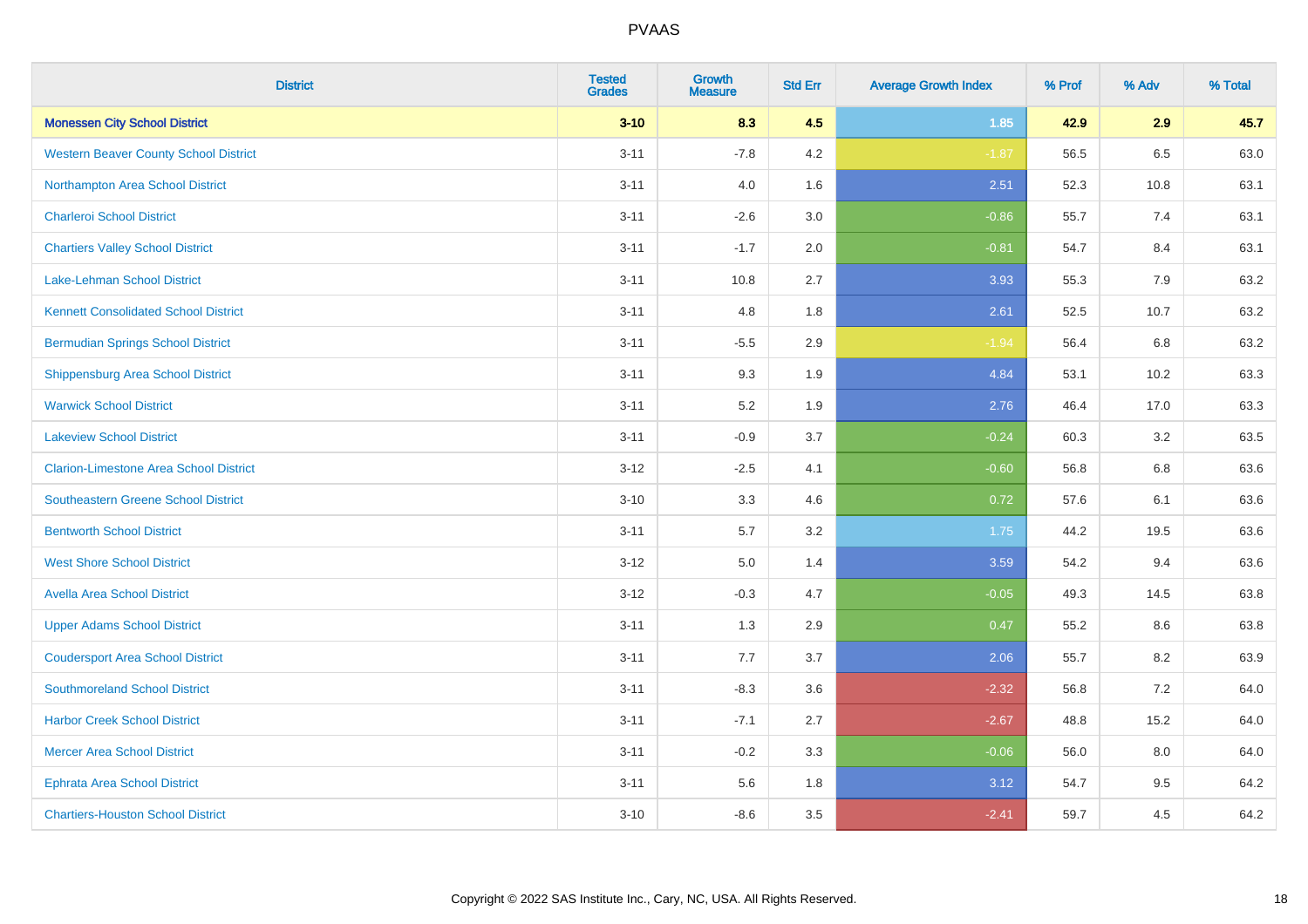| <b>District</b>                             | <b>Tested</b><br><b>Grades</b> | <b>Growth</b><br><b>Measure</b> | <b>Std Err</b> | <b>Average Growth Index</b> | % Prof | % Adv | % Total |
|---------------------------------------------|--------------------------------|---------------------------------|----------------|-----------------------------|--------|-------|---------|
| <b>Monessen City School District</b>        | $3 - 10$                       | 8.3                             | 4.5            | 1.85                        | 42.9   | 2.9   | 45.7    |
| <b>Dubois Area School District</b>          | $3 - 11$                       | $-6.2$                          | 2.0            | $-3.07$                     | 50.9   | 13.4  | 64.3    |
| <b>Belmont Charter School</b>               | $3 - 10$                       | 16.0                            | 6.5            | 2.45                        | 64.3   | 0.0   | 64.3    |
| <b>Avonworth School District</b>            | $3 - 10$                       | $-12.6$                         | 3.1            | $-4.01$                     | 59.8   | 4.6   | 64.4    |
| Penn Manor School District                  | $3 - 11$                       | $-0.4$                          | 1.6            | $-0.25$                     | 51.9   | 12.6  | 64.5    |
| <b>Albert Gallatin Area School District</b> | $3 - 11$                       | $-0.8$                          | 2.4            | $-0.32$                     | 54.5   | 10.0  | 64.6    |
| Shenango Area School District               | $3 - 11$                       | $-2.6$                          | 3.3            | $-0.79$                     | 50.6   | 13.9  | 64.6    |
| <b>Wyoming Area School District</b>         | $3 - 10$                       | $-1.3$                          | 2.6            | $-0.50$                     | 53.8   | 10.8  | 64.6    |
| <b>Blackhawk School District</b>            | $3 - 11$                       | 4.7                             | 2.3            | 2.01                        | 55.8   | 8.8   | 64.6    |
| <b>Montoursville Area School District</b>   | $3 - 12$                       | 10.8                            | 2.5            | 4.24                        | 44.6   | 20.1  | 64.8    |
| <b>Manheim Central School District</b>      | $3 - 11$                       | 2.1                             | 2.1            | 1.01                        | 53.2   | 11.6  | 64.8    |
| Lampeter-Strasburg School District          | $3 - 12$                       | $-8.6$                          | 2.0            | $-4.33$                     | 55.1   | 9.8   | 64.8    |
| <b>Cocalico School District</b>             | $3 - 11$                       | 10.6                            | 2.0            | 5.18                        | 50.8   | 14.1  | 64.8    |
| 21st Century Cyber Charter School           | $6 - 12$                       | 5.7                             | 2.3            | 2.50                        | 56.7   | 8.3   | 65.0    |
| Penns Valley Area School District           | $3 - 12$                       | 14.0                            | 2.9            | 4.80                        | 41.9   | 23.1  | 65.0    |
| <b>West Perry School District</b>           | $3 - 11$                       | 12.5                            | 2.5            | 4.99                        | 56.6   | 8.4   | 65.0    |
| <b>Fleetwood Area School District</b>       | $3 - 10$                       | 12.2                            | 2.2            | 5.68                        | 53.5   | 11.6  | 65.2    |
| <b>Bellwood-Antis School District</b>       | $3 - 10$                       | $-1.2$                          | 3.2            | $-0.39$                     | 55.1   | 10.1  | 65.2    |
| Saint Marys Area School District            | $3 - 11$                       | 7.8                             | 2.6            | 3.04                        | 57.0   | 8.2   | 65.2    |
| <b>Schuylkill Valley School District</b>    | $3 - 11$                       | 1.4                             | 2.5            | 0.56                        | 55.1   | 10.2  | 65.3    |
| <b>Allegheny Valley School District</b>     | $3 - 11$                       | 8.5                             | 3.9            | 2.17                        | 53.1   | 12.2  | 65.3    |
| <b>Wayne Highlands School District</b>      | $3 - 11$                       | 7.8                             | 2.4            | 3.23                        | 52.3   | 13.1  | 65.4    |
| <b>Keystone Oaks School District</b>        | $3 - 11$                       | 5.5                             | 2.6            | 2.07                        | 53.2   | 12.1  | 65.4    |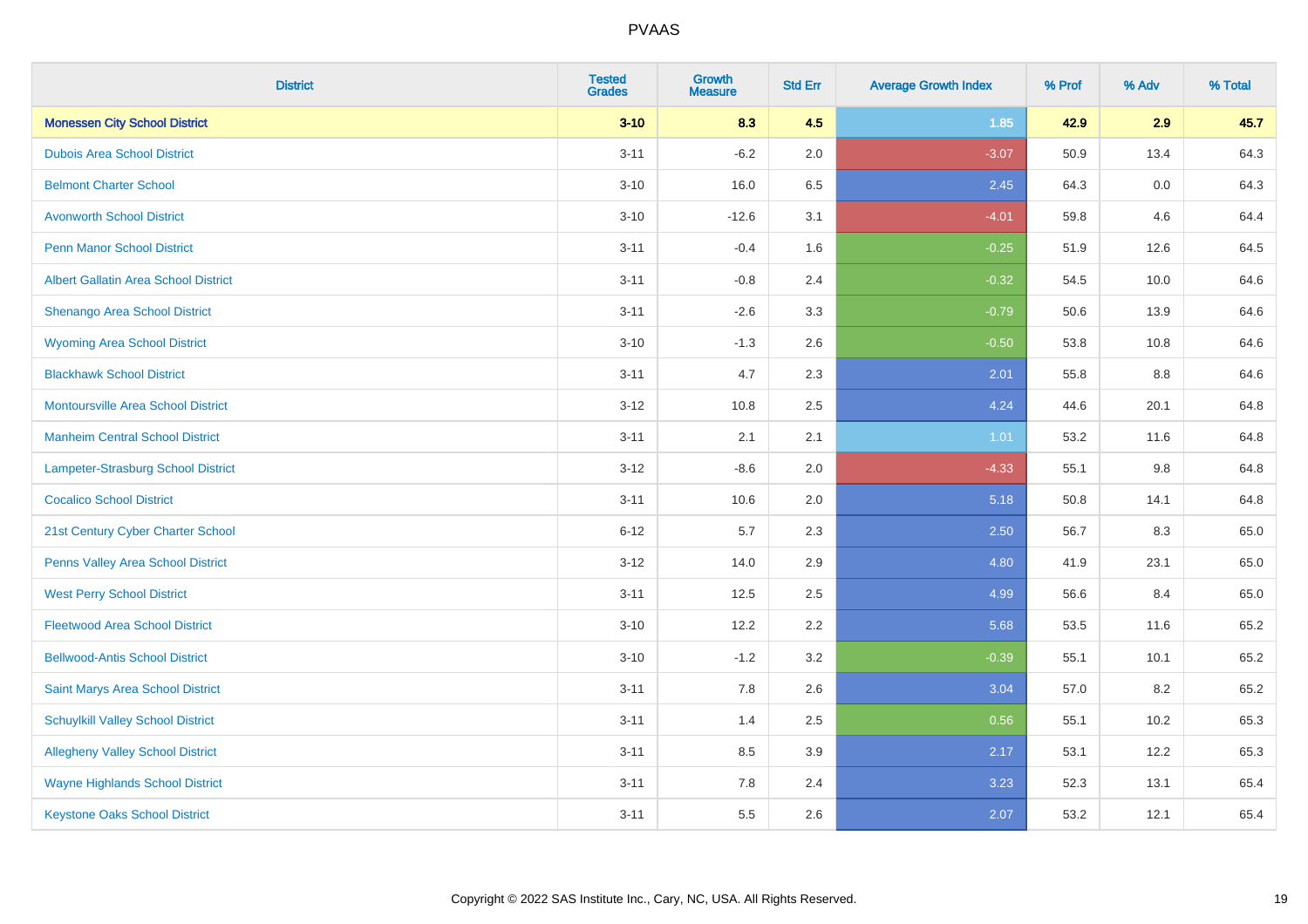| <b>District</b>                             | <b>Tested</b><br><b>Grades</b> | <b>Growth</b><br><b>Measure</b> | <b>Std Err</b> | <b>Average Growth Index</b> | % Prof | % Adv | % Total |
|---------------------------------------------|--------------------------------|---------------------------------|----------------|-----------------------------|--------|-------|---------|
| <b>Monessen City School District</b>        | $3 - 10$                       | 8.3                             | 4.5            | 1.85                        | 42.9   | 2.9   | 45.7    |
| <b>Littlestown Area School District</b>     | $3 - 11$                       | 11.4                            | 2.5            | 4.62                        | 55.2   | 10.4  | 65.6    |
| <b>Slippery Rock Area School District</b>   | $3 - 11$                       | $-6.3$                          | 2.5            | $-2.51$                     | 56.2   | 9.5   | 65.7    |
| <b>Central Valley School District</b>       | $3 - 10$                       | 4.8                             | 2.4            | 1.98                        | 56.9   | 9.0   | 65.9    |
| <b>Gateway School District</b>              | $3 - 11$                       | 0.8                             | 2.2            | 0.38                        | 52.1   | 13.8  | 65.9    |
| <b>Central Cambria School District</b>      | $3 - 11$                       | $3.0\,$                         | 2.5            | 1.17                        | 56.2   | 9.7   | 66.0    |
| Indiana Area School District                | $3 - 11$                       | $-5.3$                          | 2.3            | $-2.28$                     | 47.6   | 18.4  | 66.1    |
| <b>Wyalusing Area School District</b>       | $3 - 12$                       | 8.8                             | 3.3            | 2.68                        | 54.6   | 11.7  | 66.2    |
| <b>Springfield Township School District</b> | $3 - 11$                       | $-18.9$                         | 3.2            | $-5.88$                     | 62.6   | 3.6   | 66.3    |
| <b>Boyertown Area School District</b>       | $3 - 11$                       | $-4.7$                          | 1.5            | $-3.17$                     | 55.2   | 11.3  | 66.5    |
| <b>Quakertown Community School District</b> | $3-12$                         | $-4.4$                          | 1.6            | $-2.70$                     | 56.5   | 10.0  | 66.6    |
| <b>New Brighton Area School District</b>    | $3 - 11$                       | 4.6                             | 3.1            | 1.47                        | 60.9   | 5.8   | 66.7    |
| <b>Oswayo Valley School District</b>        | $3 - 12$                       | 8.5                             | 5.0            | 1.68                        | 50.0   | 16.7  | 66.7    |
| <b>Hanover Public School District</b>       | $3 - 11$                       | 5.2                             | 2.8            | 1.83                        | 52.2   | 14.4  | 66.7    |
| Pennsylvania Leadership Charter School      | $3 - 11$                       | 4.6                             | 2.2            | 2.13                        | 55.4   | 11.2  | 66.7    |
| <b>Belle Vernon Area School District</b>    | $3 - 11$                       | 6.5                             | 2.6            | 2.44                        | 55.6   | 11.1  | 66.7    |
| <b>Hermitage School District</b>            | $3 - 12$                       | 3.8                             | 2.4            | 1.60                        | 57.5   | 9.3   | 66.8    |
| Selinsgrove Area School District            | $3 - 12$                       | 8.3                             | 2.3            | 3.54                        | 56.8   | 10.0  | 66.8    |
| <b>United School District</b>               | $3 - 11$                       | 2.1                             | 3.4            | 0.63                        | 60.3   | 6.6   | 66.9    |
| <b>Central York School District</b>         | $3 - 12$                       | 12.3                            | 1.7            | 7.20                        | 55.5   | 11.5  | 67.0    |
| <b>Baldwin-Whitehall School District</b>    | $3 - 11$                       | 1.8                             | 1.9            | 0.94                        | 58.6   | 8.6   | 67.1    |
| <b>Wilson School District</b>               | $3 - 12$                       | 8.8                             | 1.5            | 5.96                        | 52.6   | 14.6  | 67.2    |
| <b>Perkiomen Valley School District</b>     | $3 - 11$                       | $-3.5$                          | 1.6            | $-2.18$                     | 53.8   | 13.4  | 67.2    |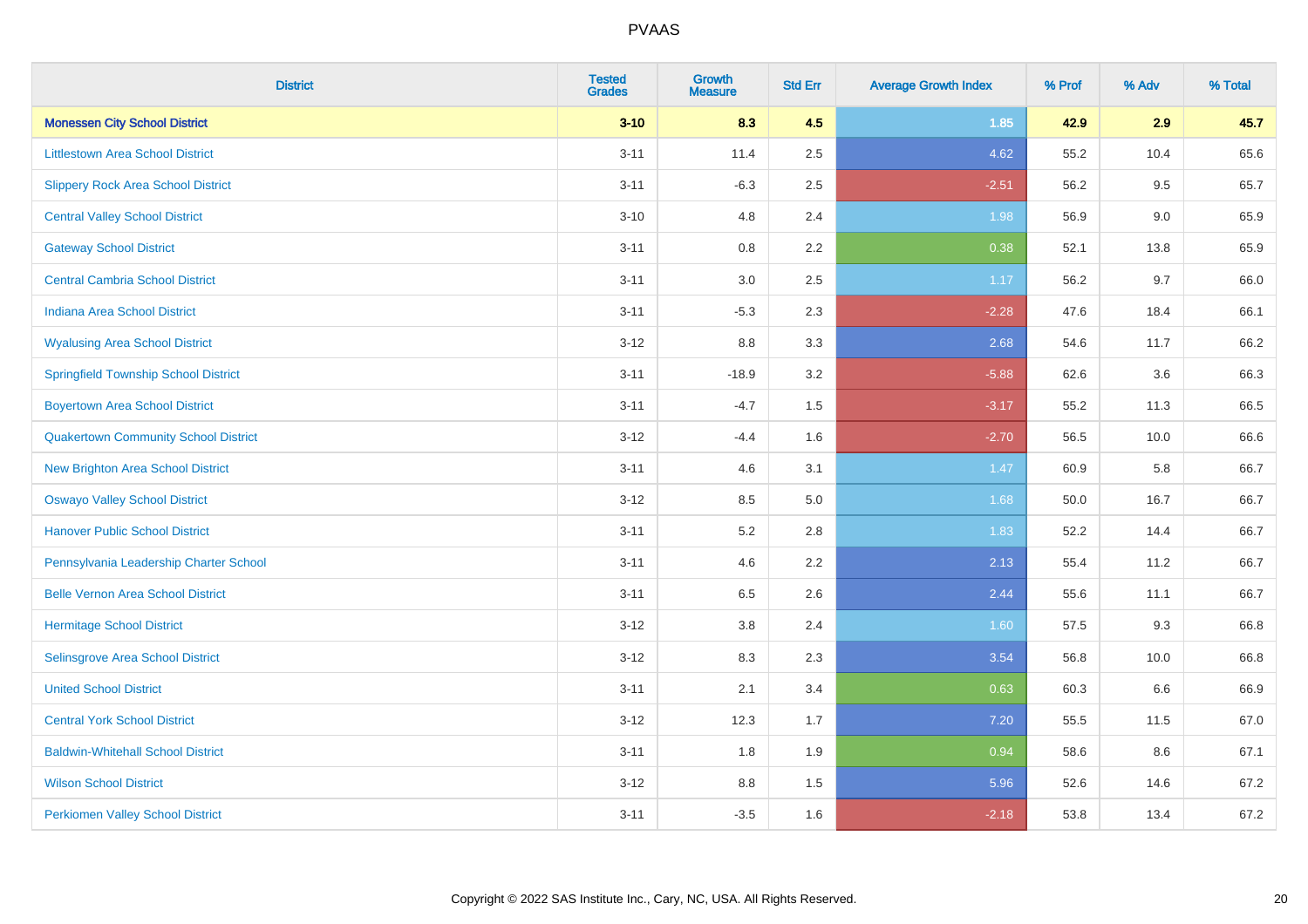| <b>District</b>                                 | <b>Tested</b><br><b>Grades</b> | <b>Growth</b><br><b>Measure</b> | <b>Std Err</b> | <b>Average Growth Index</b> | % Prof | % Adv   | % Total |
|-------------------------------------------------|--------------------------------|---------------------------------|----------------|-----------------------------|--------|---------|---------|
| <b>Monessen City School District</b>            | $3 - 10$                       | 8.3                             | 4.5            | 1.85                        | 42.9   | 2.9     | 45.7    |
| <b>General Mclane School District</b>           | $3 - 11$                       | 3.1                             | 2.9            | 1.07                        | 62.3   | 4.9     | 67.2    |
| <b>South Park School District</b>               | $3 - 11$                       | $-11.3$                         | 2.7            | $-4.23$                     | 53.5   | 13.7    | 67.3    |
| <b>East Penn School District</b>                | $3 - 11$                       | 4.1                             | 1.3            | 3.27                        | 55.8   | 11.5    | 67.3    |
| Leechburg Area School District                  | $3 - 11$                       | 4.4                             | 4.0            | 1.09                        | 47.8   | 19.6    | 67.4    |
| Pennsylvania Virtual Charter School             | $3 - 11$                       | 11.8                            | 3.5            | 3.37                        | 56.5   | 11.1    | 67.6    |
| <b>Westinghouse Arts Academy Charter School</b> | $9 - 10$                       | $-0.7$                          | 3.6            | $-0.19$                     | 59.2   | 8.4     | 67.6    |
| <b>Northeastern York School District</b>        | $3 - 11$                       | 5.9                             | 2.0            | 3.03                        | 51.1   | 16.6    | 67.6    |
| <b>Bloomsburg Area School District</b>          | $3 - 10$                       | 0.7                             | 3.0            | 0.23                        | 55.9   | 11.8    | 67.6    |
| <b>Abington School District</b>                 | $3 - 10$                       | $-11.5$                         | 1.9            | $-6.00$                     | 56.2   | 11.6    | 67.8    |
| <b>Kiski Area School District</b>               | $3 - 11$                       | $-3.7$                          | 2.0            | $-1.86$                     | 57.4   | 10.4    | 67.8    |
| <b>Neshannock Township School District</b>      | $3 - 10$                       | $-9.7$                          | 2.9            | $-3.34$                     | 62.4   | 5.6     | 67.9    |
| <b>Hempfield School District</b>                | $3 - 11$                       | 0.1                             | 1.4            | 0.08                        | 58.2   | $9.9\,$ | 68.2    |
| <b>Neshaminy School District</b>                | $3 - 11$                       | 4.0                             | 1.3            | 3.02                        | 58.7   | 9.5     | 68.2    |
| <b>Ellwood City Area School District</b>        | $3 - 11$                       | $-4.2$                          | 3.2            | $-1.29$                     | 54.1   | 14.1    | 68.2    |
| <b>Uniontown Area School District</b>           | $3 - 11$                       | 6.0                             | 3.2            | 1.87                        | 62.4   | 5.9     | 68.2    |
| <b>South Western School District</b>            | $3 - 12$                       | 3.9                             | 1.9            | 2.08                        | 60.2   | 8.1     | 68.3    |
| Renaissance Academy Charter School              | $3 - 11$                       | 8.3                             | 3.3            | 2.54                        | 45.6   | 22.8    | 68.4    |
| <b>Valley View School District</b>              | $3 - 11$                       | 18.1                            | 2.4            | 7.42                        | 53.7   | 14.7    | 68.4    |
| <b>Quaker Valley School District</b>            | $3 - 11$                       | $-2.8$                          | 2.6            | $-1.08$                     | 55.2   | 13.2    | 68.4    |
| North Pocono School District                    | $3 - 11$                       | $-2.3$                          | 3.4            | $-0.68$                     | 52.0   | 16.4    | 68.5    |
| <b>Central Columbia School District</b>         | $3 - 12$                       | $-4.8$                          | 2.6            | $-1.86$                     | 53.7   | 14.8    | 68.5    |
| <b>Seneca Valley School District</b>            | $3 - 11$                       | $-1.4$                          | 1.4            | $-0.99$                     | 57.2   | 11.4    | 68.6    |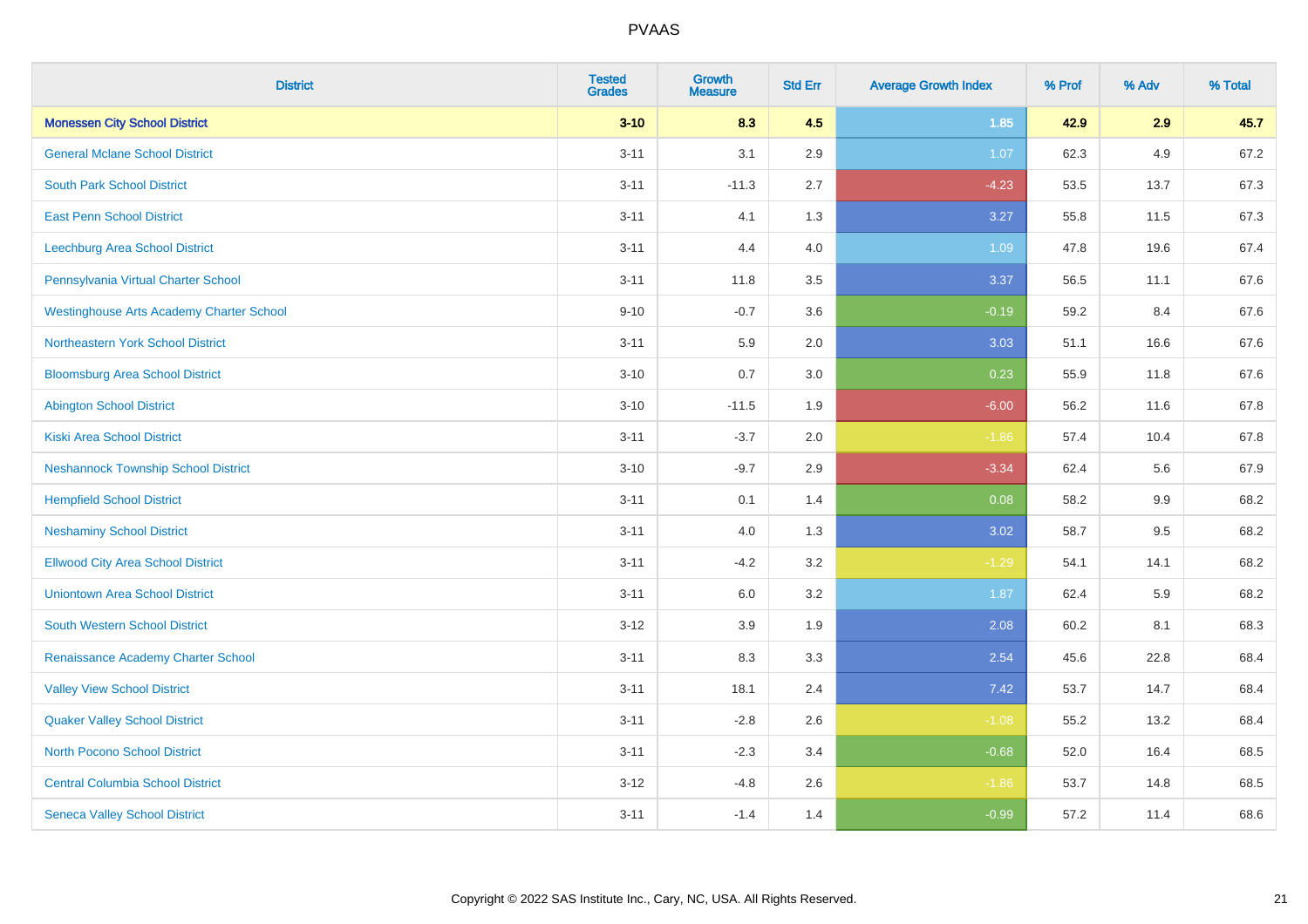| <b>District</b>                            | <b>Tested</b><br><b>Grades</b> | <b>Growth</b><br><b>Measure</b> | <b>Std Err</b> | <b>Average Growth Index</b> | % Prof | % Adv | % Total |
|--------------------------------------------|--------------------------------|---------------------------------|----------------|-----------------------------|--------|-------|---------|
| <b>Monessen City School District</b>       | $3 - 10$                       | 8.3                             | 4.5            | 1.85                        | 42.9   | 2.9   | 45.7    |
| <b>Manheim Township School District</b>    | $3 - 12$                       | $-0.9$                          | 1.6            | $-0.58$                     | 53.2   | 15.5  | 68.7    |
| <b>Sharpsville Area School District</b>    | $3 - 11$                       | $-1.4$                          | 3.5            | $-0.40$                     | 55.2   | 13.4  | 68.7    |
| <b>Kutztown Area School District</b>       | $3-12$                         | $-0.2$                          | 3.2            | $-0.05$                     | 55.4   | 13.3  | 68.7    |
| Northern York County School District       | $3 - 11$                       | 15.6                            | 2.0            | 7.98                        | 57.4   | 11.5  | 68.8    |
| <b>Eastern York School District</b>        | $3 - 11$                       | 9.6                             | 2.6            | 3.71                        | 56.3   | 12.6  | 68.9    |
| <b>School Lane Charter School</b>          | $3 - 11$                       | 12.4                            | 3.6            | 3.43                        | 59.1   | 9.8   | 68.9    |
| <b>Owen J Roberts School District</b>      | $3 - 11$                       | $-12.3$                         | 1.6            | $-7.61$                     | 57.0   | 11.9  | 69.0    |
| <b>Saucon Valley School District</b>       | $3 - 11$                       | 14.7                            | 2.5            | 5.98                        | 48.7   | 20.2  | 69.0    |
| <b>Nazareth Area School District</b>       | $3 - 11$                       | $-4.7$                          | 1.7            | $-2.82$                     | 59.2   | 9.9   | 69.0    |
| <b>Sullivan County School District</b>     | $3 - 10$                       | $-4.0$                          | 4.4            | $-0.90$                     | 66.7   | 2.6   | 69.2    |
| <b>Penn Cambria School District</b>        | $3 - 11$                       | $-0.0$                          | 2.7            | $-0.01$                     | 61.5   | 7.7   | 69.2    |
| East Pennsboro Area School District        | $3 - 11$                       | $-4.2$                          | 2.5            | $-1.71$                     | 60.8   | 8.5   | 69.3    |
| <b>Hollidaysburg Area School District</b>  | $3 - 11$                       | 6.0                             | 2.1            | 2.88                        | 57.1   | 12.3  | 69.4    |
| <b>Ligonier Valley School District</b>     | $3 - 11$                       | 4.2                             | 3.1            | 1.34                        | 59.1   | 10.3  | 69.5    |
| <b>Greater Latrobe School District</b>     | $3 - 11$                       | $0.6\,$                         | 1.9            | 0.31                        | 55.5   | 14.1  | 69.5    |
| <b>Girard School District</b>              | $3 - 11$                       | $-0.6$                          | 2.7            | $-0.22$                     | 53.9   | 15.6  | 69.6    |
| <b>Fort Leboeuf School District</b>        | $3 - 11$                       | 11.7                            | 2.5            | 4.73                        | 48.5   | 21.1  | 69.6    |
| <b>South Butler County School District</b> | $3 - 10$                       | 3.9                             | 2.5            | 1.54                        | 53.1   | 16.6  | 69.7    |
| <b>Donegal School District</b>             | $3 - 12$                       | 3.1                             | 2.4            | 1.29                        | 60.6   | 9.1   | 69.7    |
| <b>Millcreek Township School District</b>  | $3 - 11$                       | 3.1                             | 1.5            | 2.06                        | 55.6   | 14.2  | 69.7    |
| <b>Northgate School District</b>           | $3 - 11$                       | 6.3                             | 3.6            | 1.73                        | 53.3   | 16.7  | 70.0    |
| <b>Spring Grove Area School District</b>   | $3 - 11$                       | 5.6                             | 2.1            | 2.68                        | 55.1   | 15.0  | 70.1    |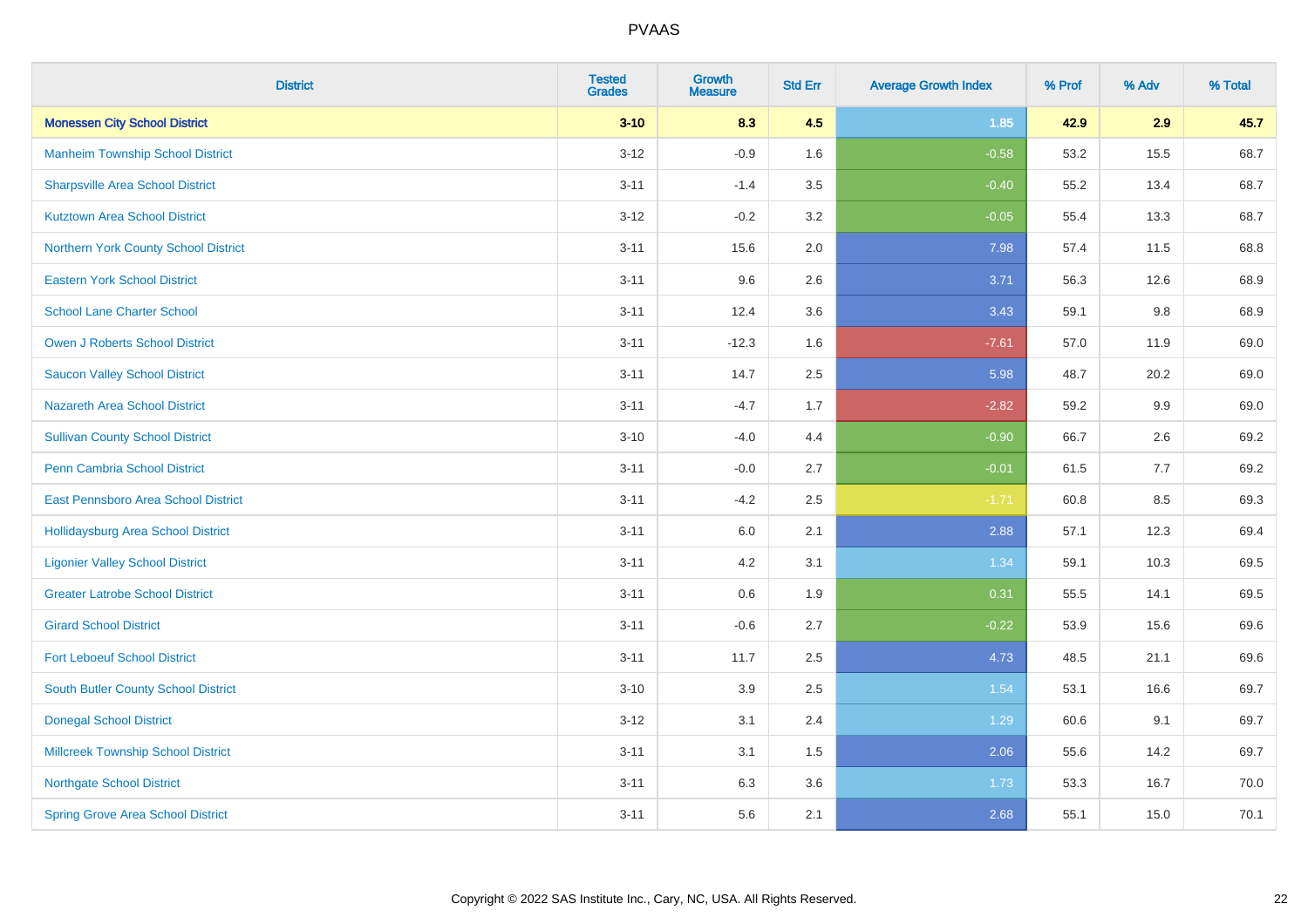| <b>District</b>                                | <b>Tested</b><br><b>Grades</b> | <b>Growth</b><br><b>Measure</b> | <b>Std Err</b> | <b>Average Growth Index</b> | % Prof | % Adv | % Total |
|------------------------------------------------|--------------------------------|---------------------------------|----------------|-----------------------------|--------|-------|---------|
| <b>Monessen City School District</b>           | $3 - 10$                       | 8.3                             | 4.5            | 1.85                        | 42.9   | 2.9   | 45.7    |
| <b>Marple Newtown School District</b>          | $3 - 11$                       | 2.0                             | 2.4            | 0.81                        | 57.6   | 12.8  | 70.4    |
| <b>Phoenixville Area School District</b>       | $3 - 11$                       | $-1.7$                          | 2.1            | $-0.83$                     | 59.9   | 10.6  | 70.5    |
| <b>Brookville Area School District</b>         | $3 - 11$                       | 6.9                             | 3.0            | 2.30                        | 55.2   | 15.6  | 70.8    |
| <b>Upper Perkiomen School District</b>         | $3 - 11$                       | 22.1                            | 2.1            | 10.74                       | 57.7   | 13.2  | 70.9    |
| Mechanicsburg Area School District             | $3 - 11$                       | 5.9                             | 1.8            | 3.29                        | 57.2   | 13.7  | 70.9    |
| <b>Camp Hill School District</b>               | $3 - 12$                       | 2.3                             | 3.0            | 0.78                        | 53.6   | 17.5  | 71.1    |
| <b>Halifax Area School District</b>            | $3 - 11$                       | 4.7                             | 3.9            | 1.22                        | 61.5   | 9.6   | 71.2    |
| <b>Delaware Valley School District</b>         | $3 - 11$                       | 12.6                            | 1.8            | 6.93                        | 55.2   | 16.2  | 71.4    |
| <b>Conemaugh Township Area School District</b> | $3 - 12$                       | $-3.7$                          | 3.4            | $-1.09$                     | 53.8   | 17.6  | 71.4    |
| <b>Midd-West School District</b>               | $3 - 11$                       | 10.3                            | 2.7            | 3.80                        | 58.0   | 13.4  | 71.4    |
| Northern Bedford County School District        | $3 - 11$                       | 16.5                            | 3.6            | 4.58                        | 51.7   | 20.0  | 71.7    |
| Palmyra Area School District                   | $3 - 11$                       | 5.6                             | 1.9            | 2.96                        | 56.4   | 15.6  | 72.0    |
| <b>Greencastle-Antrim School District</b>      | $3 - 11$                       | $-3.0$                          | 2.2            | $-1.36$                     | 62.4   | 9.9   | 72.3    |
| <b>Burrell School District</b>                 | $3 - 11$                       | 4.5                             | 3.1            | 1.48                        | 58.5   | 13.8  | 72.3    |
| <b>Laurel School District</b>                  | $3 - 11$                       | 1.8                             | 3.1            | 0.59                        | 70.1   | 2.3   | 72.4    |
| <b>Derry Area School District</b>              | $3 - 11$                       | 13.2                            | 2.8            | 4.69                        | 60.0   | 12.5  | 72.5    |
| <b>North Penn School District</b>              | $3 - 11$                       | 9.1                             | 1.1            | 8.36                        | 55.8   | 17.0  | 72.8    |
| <b>Southern York County School District</b>    | $3 - 11$                       | 14.2                            | 2.1            | 6.91                        | 55.1   | 18.1  | 73.1    |
| <b>North Hills School District</b>             | $3 - 11$                       | $-1.8$                          | 1.8            | $-0.96$                     | 59.1   | 14.1  | 73.2    |
| <b>Wyomissing Area School District</b>         | $3 - 12$                       | 0.8                             | 2.6            | 0.33                        | 55.7   | 17.6  | 73.3    |
| <b>Hempfield Area School District</b>          | $3 - 12$                       | 4.6                             | 1.6            | 2.86                        | 53.5   | 20.1  | 73.6    |
| <b>Riverview School District</b>               | $3 - 11$                       | $-4.6$                          | 3.8            | $-1.20$                     | 57.9   | 15.8  | 73.7    |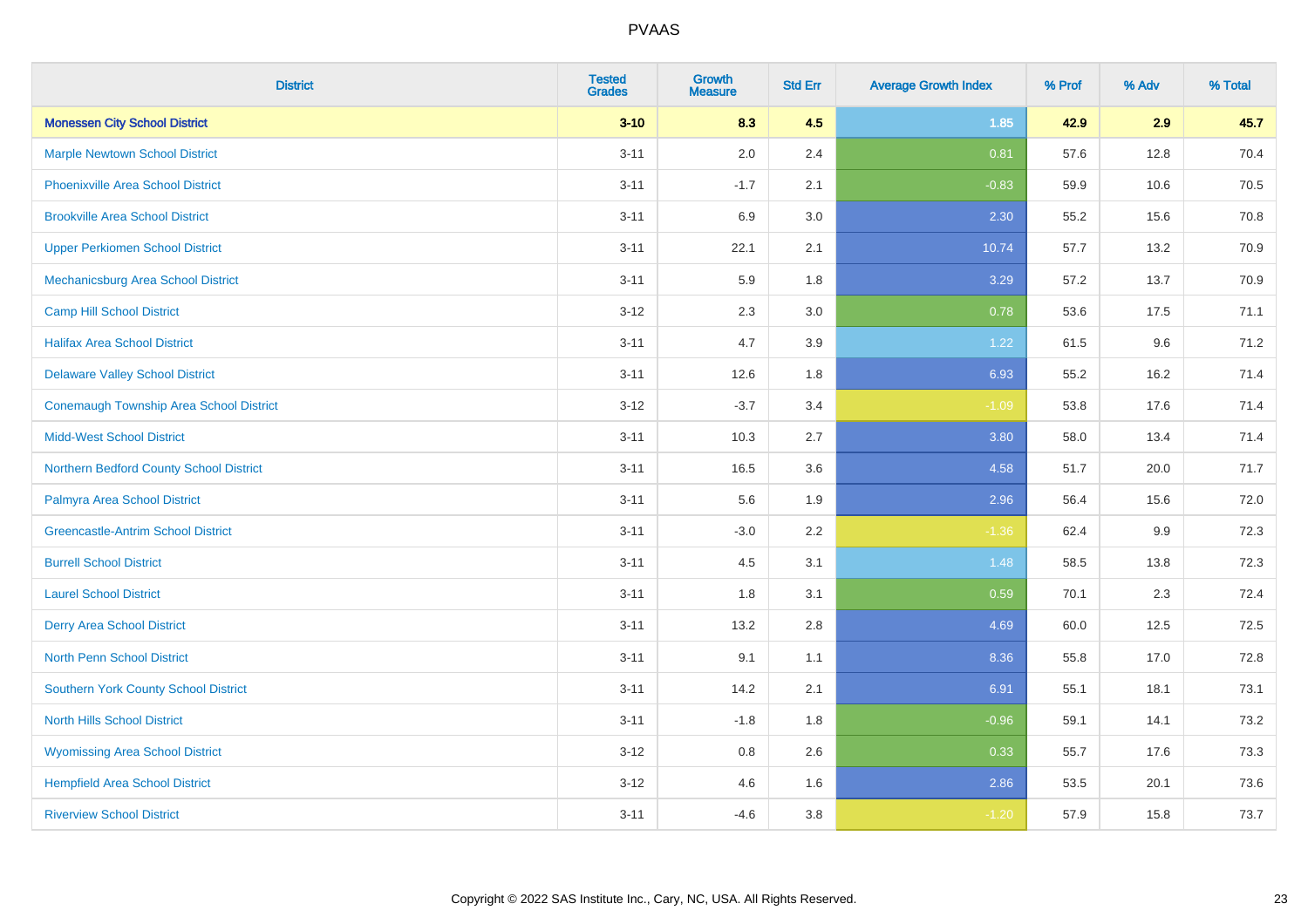| <b>District</b>                                    | <b>Tested</b><br><b>Grades</b> | <b>Growth</b><br><b>Measure</b> | <b>Std Err</b> | <b>Average Growth Index</b> | % Prof | % Adv | % Total |
|----------------------------------------------------|--------------------------------|---------------------------------|----------------|-----------------------------|--------|-------|---------|
| <b>Monessen City School District</b>               | $3 - 10$                       | 8.3                             | 4.5            | $1.85$                      | 42.9   | 2.9   | 45.7    |
| <b>Conestoga Valley School District</b>            | $3 - 11$                       | 8.7                             | 1.8            | 4.69                        | 60.3   | 13.5  | 73.8    |
| <b>Dallastown Area School District</b>             | $3 - 11$                       | 13.5                            | 1.5            | 8.84                        | 56.0   | 17.9  | 73.8    |
| <b>Beaver Area School District</b>                 | $3 - 10$                       | 4.7                             | 2.4            | 1.94                        | 57.4   | 16.8  | 74.2    |
| <b>Lincoln Park Performing Arts Charter School</b> | $7 - 11$                       | 3.6                             | 2.5            | 1.42                        | 59.6   | 14.7  | 74.3    |
| <b>Crestwood School District</b>                   | $3 - 11$                       | $-0.4$                          | 2.4            | $-0.17$                     | 57.4   | 17.0  | 74.4    |
| <b>Abington Heights School District</b>            | $3 - 11$                       | 13.5                            | 2.2            | 6.27                        | 58.3   | 16.2  | 74.5    |
| <b>Canon-Mcmillan School District</b>              | $3 - 11$                       | $-0.8$                          | 1.6            | $-0.50$                     | 58.7   | 15.9  | 74.6    |
| <b>Fairview School District</b>                    | $3 - 11$                       | 3.4                             | 2.6            | 1.32                        | 57.2   | 17.6  | 74.8    |
| <b>Avon Grove School District</b>                  | $3 - 10$                       | 10.0                            | 1.6            | 6.26                        | 56.3   | 18.6  | 74.9    |
| <b>Greenwood School District</b>                   | $3 - 11$                       | 15.9                            | 3.9            | 4.11                        | 50.0   | 25.0  | 75.0    |
| <b>Freeport Area School District</b>               | $3 - 10$                       | 9.7                             | 2.5            | 3.91                        | 57.5   | 17.8  | 75.3    |
| <b>Avon Grove Charter School</b>                   | $3 - 11$                       | 9.0                             | 2.9            | 3.13                        | 58.8   | 16.7  | 75.5    |
| <b>Lewisburg Area School District</b>              | $3 - 11$                       | $-2.7$                          | 2.6            | $-1.03$                     | 57.0   | 18.5  | 75.6    |
| <b>Danville Area School District</b>               | $3 - 11$                       | 0.4                             | 2.6            | 0.15                        | 57.4   | 18.4  | 75.7    |
| <b>Mars Area School District</b>                   | $3 - 10$                       | 5.7                             | 2.1            | 2.75                        | 57.9   | 18.2  | 76.1    |
| West Jefferson Hills School District               | $3 - 11$                       | 1.8                             | 2.1            | 0.88                        | 55.7   | 20.8  | 76.4    |
| <b>Montour School District</b>                     | $3 - 11$                       | $-1.8$                          | 2.1            | $-0.88$                     | 61.4   | 15.1  | 76.5    |
| <b>Souderton Area School District</b>              | $3 - 11$                       | 12.4                            | 1.5            | 8.28                        | 61.7   | 15.2  | 76.9    |
| <b>North East School District</b>                  | $3 - 11$                       | $-9.3$                          | 3.1            | $-3.02$                     | 62.6   | 14.4  | 77.0    |
| <b>Tyrone Area School District</b>                 | $3-12$                         | 19.7                            | 2.5            | 7.87                        | 60.4   | 16.7  | 77.1    |
| <b>Moon Area School District</b>                   | $3 - 11$                       | 8.2                             | 1.9            | 4.25                        | 58.7   | 18.5  | 77.2    |
| <b>Spring-Ford Area School District</b>            | $3 - 11$                       | 6.0                             | 1.3            | 4.46                        | 60.8   | 16.5  | 77.4    |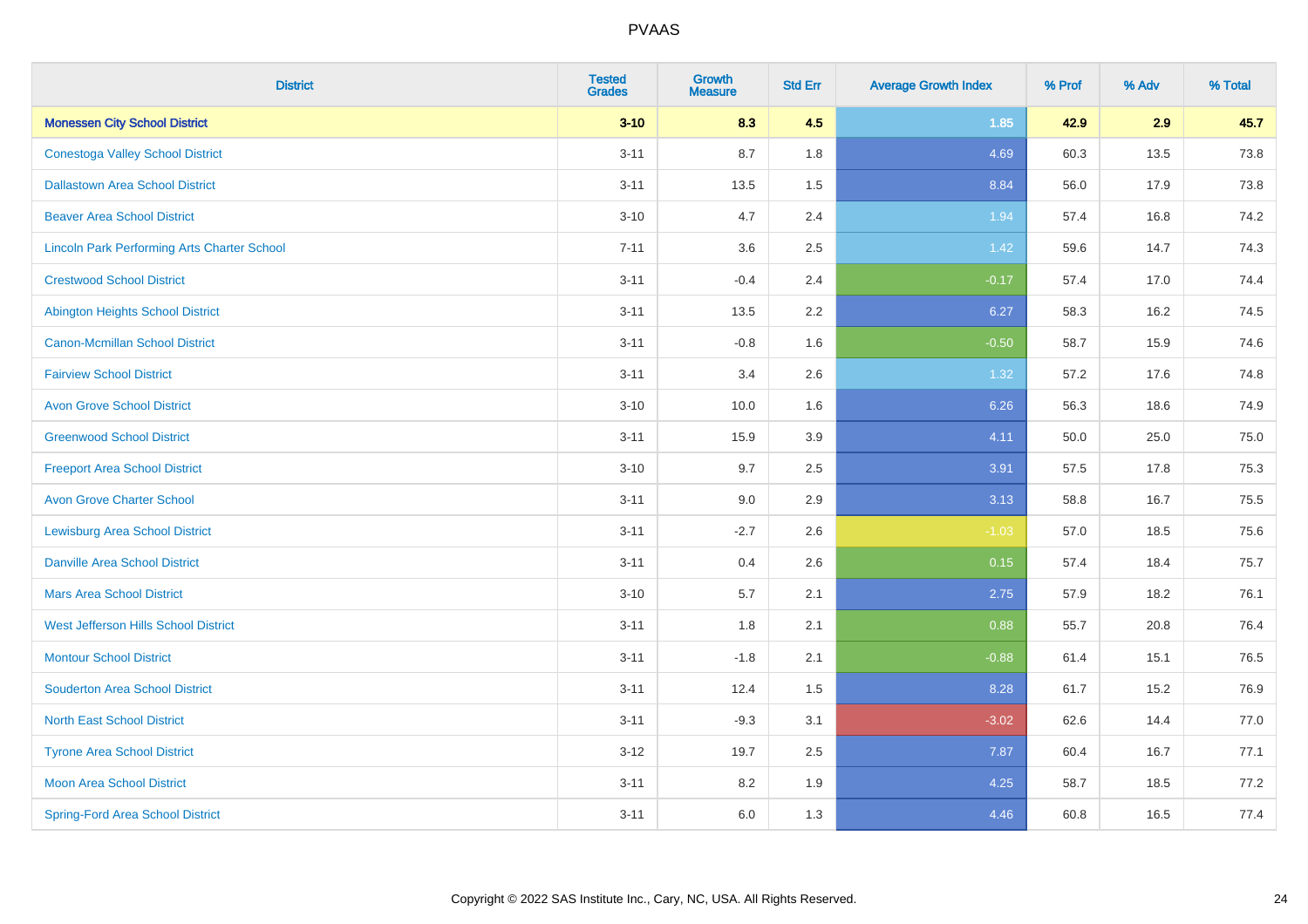| <b>District</b>                                 | <b>Tested</b><br><b>Grades</b> | <b>Growth</b><br><b>Measure</b> | <b>Std Err</b> | <b>Average Growth Index</b> | % Prof | % Adv | % Total |
|-------------------------------------------------|--------------------------------|---------------------------------|----------------|-----------------------------|--------|-------|---------|
| <b>Monessen City School District</b>            | $3 - 10$                       | 8.3                             | 4.5            | 1.85                        | 42.9   | 2.9   | 45.7    |
| <b>Jamestown Area School District</b>           | $3 - 11$                       | 13.5                            | 4.2            | 3.19                        | 64.4   | 13.3  | 77.8    |
| <b>Deer Lakes School District</b>               | $3 - 11$                       | 17.0                            | 2.7            | 6.32                        | 61.5   | 16.4  | 77.9    |
| Southern Lehigh School District                 | $3 - 11$                       | $-0.4$                          | 2.3            | $-0.17$                     | 66.1   | 11.9  | 78.0    |
| Capital Area School for the Arts Charter School | $9 - 11$                       | 5.8                             | 4.1            | 1.39                        | 59.3   | 18.6  | 78.0    |
| <b>Mountain View School District</b>            | $3 - 11$                       | 20.9                            | 3.5            | 5.91                        | 57.8   | 20.3  | 78.1    |
| Lehigh Career & Technical Institute             | $10 - 12$                      | 5.6                             | 5.6            | 0.99                        | 78.3   | 0.0   | 78.3    |
| <b>Haverford Township School District</b>       | $3 - 11$                       | 8.0                             | 1.5            | 5.27                        | 53.0   | 25.5  | 78.6    |
| <b>Upper Merion Area School District</b>        | $3 - 11$                       | 15.3                            | 2.0            | 7.62                        | 59.3   | 19.3  | 78.6    |
| <b>West Allegheny School District</b>           | $3 - 12$                       | 4.0                             | 2.1            | 1.96                        | 63.1   | 15.7  | 78.8    |
| <b>Methacton School District</b>                | $3 - 11$                       | 2.5                             | 1.7            | 1.43                        | 62.5   | 16.4  | 79.0    |
| <b>Council Rock School District</b>             | $3 - 11$                       | 8.9                             | 1.2            | 7.65                        | 62.8   | 16.6  | 79.4    |
| <b>Central Bucks School District</b>            | $3 - 11$                       | 1.6                             | 0.9            | 1.66                        | 63.0   | 16.8  | 79.8    |
| <b>Lower Moreland Township School District</b>  | $3 - 11$                       | 2.0                             | 2.2            | 0.95                        | 62.8   | 17.0  | 79.8    |
| <b>Colonial School District</b>                 | $3 - 11$                       | 14.0                            | 1.7            | 8.21                        | 60.2   | 19.6  | 79.8    |
| <b>Parkland School District</b>                 | $3 - 11$                       | 5.3                             | 1.2            | 4.30                        | 58.0   | 22.3  | 80.4    |
| Lehigh Valley Charter High School For The Arts  | $9 - 10$                       | 7.3                             | 2.6            | 2.82                        | 62.3   | 18.2  | 80.5    |
| <b>Derry Township School District</b>           | $3 - 10$                       | 12.8                            | 2.0            | 6.39                        | 54.8   | 25.8  | 80.6    |
| <b>Wissahickon School District</b>              | $3 - 10$                       | 12.5                            | 1.8            | 6.85                        | 58.3   | 22.4  | 80.7    |
| <b>York Suburban School District</b>            | $3 - 11$                       | 10.1                            | 2.1            | 4.91                        | 53.5   | 27.8  | 81.3    |
| <b>Unionville-Chadds Ford School District</b>   | $3 - 11$                       | 17.1                            | 3.1            | 5.51                        | 68.1   | 13.2  | 81.3    |
| <b>Pennsbury School District</b>                | $3 - 11$                       | 11.7                            | 1.5            | 7.90                        | 60.1   | 21.3  | 81.3    |
| <b>Richland School District</b>                 | $3 - 11$                       | 6.7                             | 2.9            | 2.33                        | 62.2   | 19.2  | 81.4    |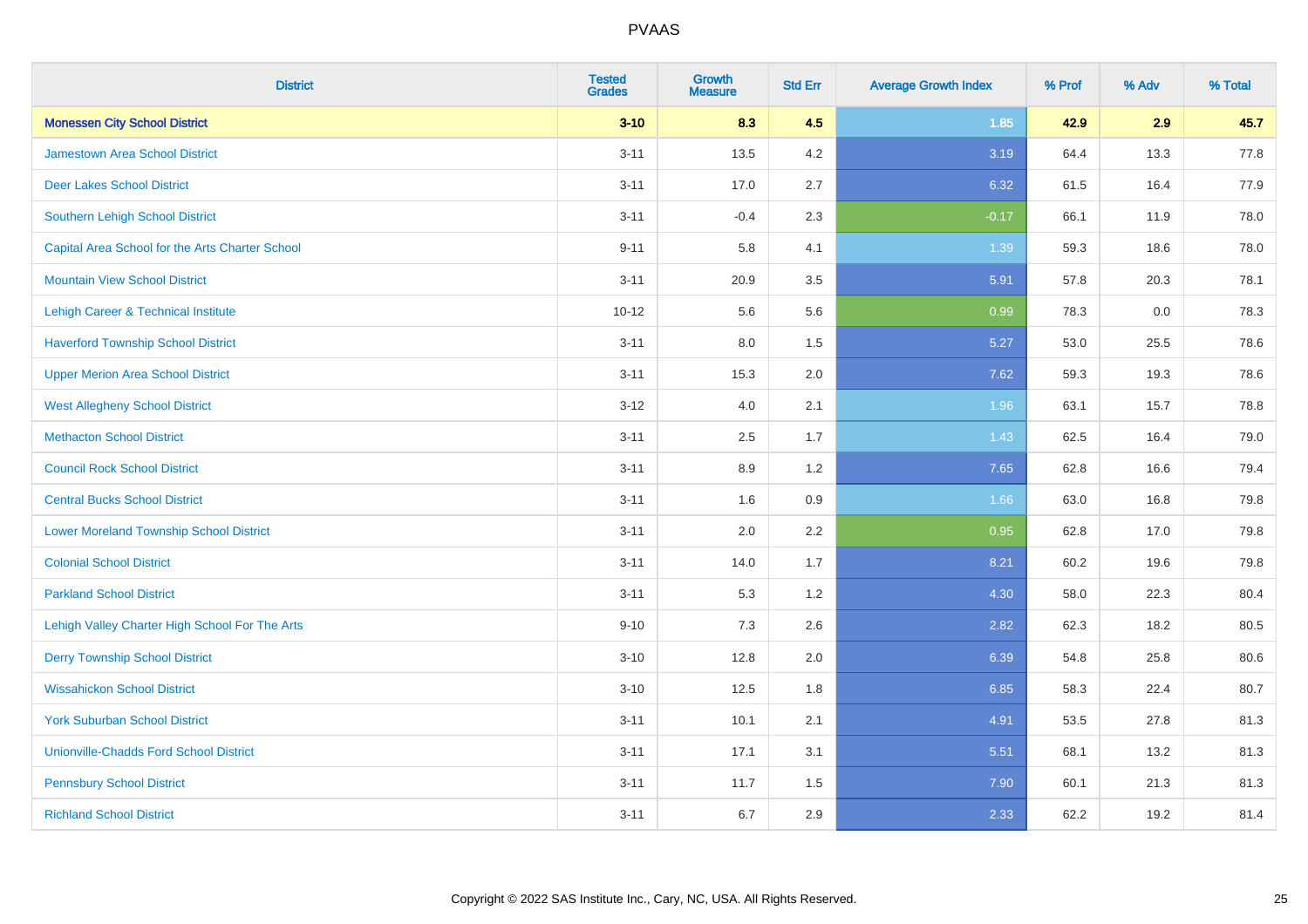| <b>District</b>                               | <b>Tested</b><br><b>Grades</b> | <b>Growth</b><br><b>Measure</b> | <b>Std Err</b> | <b>Average Growth Index</b> | % Prof | % Adv | % Total |
|-----------------------------------------------|--------------------------------|---------------------------------|----------------|-----------------------------|--------|-------|---------|
| <b>Monessen City School District</b>          | $3 - 10$                       | 8.3                             | 4.5            | 1.85                        | 42.9   | 2.9   | 45.7    |
| <b>Franklin Regional School District</b>      | $3 - 11$                       | 2.0                             | 1.9            | 1.02                        | 66.7   | 15.5  | 82.1    |
| <b>Hampton Township School District</b>       | $3 - 11$                       | 5.1                             | 2.2            | 2.35                        | 54.0   | 28.2  | 82.2    |
| <b>Shanksville-Stonycreek School District</b> | $3 - 10$                       | 7.0                             | 5.9            | 1.20                        | 64.7   | 17.6  | 82.4    |
| <b>Springfield School District</b>            | $3 - 11$                       | 13.8                            | 1.7            | 7.99                        | 60.9   | 21.5  | 82.4    |
| <b>North Clarion County School District</b>   | $3 - 12$                       | 3.7                             | 4.3            | 0.85                        | 67.5   | 15.0  | 82.5    |
| Downingtown Area School District              | $3 - 11$                       | 12.1                            | 1.1            | 10.67                       | 60.0   | 23.5  | 83.6    |
| <b>Bethel Park School District</b>            | $3 - 11$                       | 5.6                             | 1.8            | 3.18                        | 65.3   | 18.6  | 83.9    |
| <b>State College Area School District</b>     | $3 - 11$                       | 20.5                            | 1.4            | 14.33                       | 58.0   | 25.9  | 84.0    |
| <b>Jenkintown School District</b>             | $3 - 11$                       | 12.5                            | 4.4            | 2.84                        | 54.6   | 29.6  | 84.1    |
| <b>Cumberland Valley School District</b>      | $3 - 12$                       | 18.5                            | 1.3            | 14.64                       | 60.7   | 23.4  | 84.1    |
| <b>Penn-Trafford School District</b>          | $3 - 11$                       | 13.4                            | 1.7            | 7.87                        | 62.3   | 21.9  | 84.2    |
| <b>Pine-Richland School District</b>          | $3 - 11$                       | 11.5                            | 1.8            | 6.31                        | 60.6   | 24.4  | 85.0    |
| <b>Great Valley School District</b>           | $3 - 11$                       | 15.0                            | 1.9            | 7.98                        | 50.0   | 35.0  | 85.0    |
| Fox Chapel Area School District               | $3 - 11$                       | 9.8                             | 1.8            | 5.36                        | 56.6   | 28.6  | 85.2    |
| <b>Norwin School District</b>                 | $3 - 11$                       | 18.0                            | 1.7            | 10.37                       | 58.5   | 27.0  | 85.4    |
| <b>Lower Merion School District</b>           | $3 - 11$                       | 19.0                            | 1.3            | 14.93                       | 55.6   | 29.9  | 85.5    |
| <b>Upper Dublin School District</b>           | $3 - 12$                       | 15.4                            | 1.8            | 8.53                        | 60.8   | 24.8  | 85.6    |
| Mt Lebanon School District                    | $3 - 11$                       | $-1.0$                          | 1.5            | $-0.70$                     | 61.9   | 24.0  | 85.9    |
| <b>Peters Township School District</b>        | $3 - 11$                       | 5.0                             | 1.8            | 2.76                        | 59.8   | 26.1  | 85.9    |
| <b>Garnet Valley School District</b>          | $3 - 10$                       | 10.9                            | 1.7            | 6.53                        | 67.1   | 19.0  | 86.1    |
| <b>West Chester Area School District</b>      | $3 - 11$                       | 12.6                            | 1.2            | 10.38                       | 66.8   | 20.2  | 87.0    |
| <b>Wallingford-Swarthmore School District</b> | $3 - 10$                       | 0.9                             | 2.4            | 0.38                        | 64.4   | 22.7  | 87.1    |